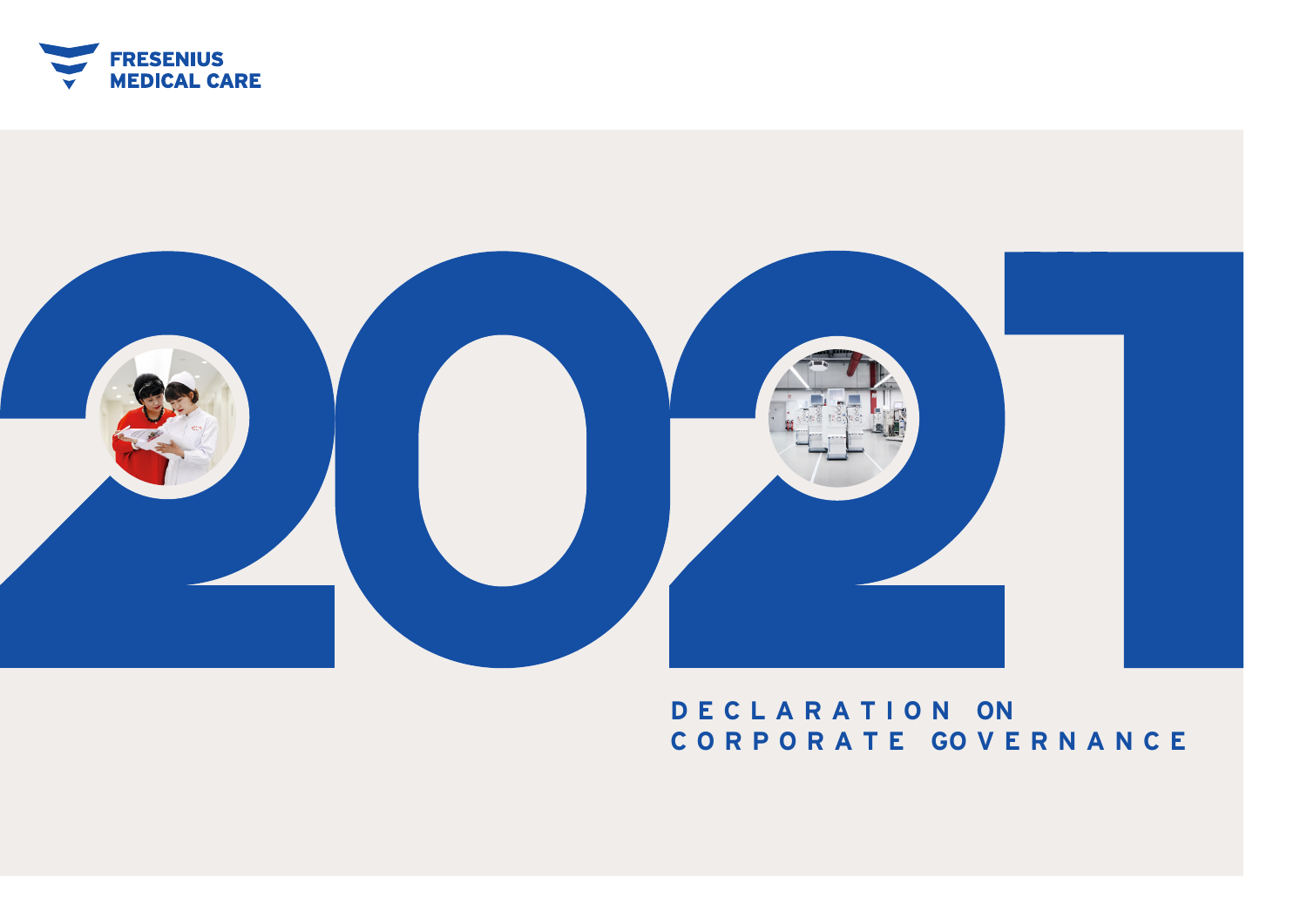<span id="page-1-0"></span>[Report by the Supervisory Board](#page--1-0) **Declaration on Corporate Governance** [Compensation Report](#page--1-0)

# **DECLARATION ON CORPORATE GOVERNANCE**

*The Management Board and the Supervisory Board of Fresenius Medical Care are committed to responsible management that is focused on achieving a sustainable increase in the value of the Company. The implementation of long-term strategies, solid financial management, strict adherence to legal and ethical business standards, and a transparent communication of the Company are its key elements.*

The Management Board of the General Partner, Fresenius Medical Care Management AG (hereinafter: the Management Board), and the Supervisory Board of Fresenius Medical Care AG & Co. KGaA (hereinafter: FMC AG & Co. KGaA or the Company) hereunder report on the fiscal year 2021 as the year under review (hereinafter: the year under review) pursuant to section 289f of the German Commercial Code (Handelsgesetzbuch – HGB) and in accordance with principle 22 of the German Corporate Governance Code in the version dated December 16, 2019 (hereinafter also: the Code), as published in the German Federal Gazette (Bundesanzeiger) on March 20, 2020, on the Company's corporate governance (Unternehmensführung) and thereby also comment on recommendations and suggestions of the Code.

The Declaration on Corporate Governance is publicly available on the Company's website a[t www.freseniusmedicalcare.com i](https://www.freseniusmedicalcare.com/)n the "Investors" section.

# **GROUP MANAGEMENT AND SUPERVISION STRUCTURE**

The Company is a partnership limited by shares (Kommanditgesellschaft auf Aktien – KGaA). Its corporate bodies provided for by law are the General Meeting, the Supervisory Board and the General Partner, which is Fresenius Medical Care Management AG. In the year under review, there were no significant changes to the group's management and supervision structure. The group's management and supervision structure are shown in CHART 4.2.

For stock corporations (Aktiengesellschaft) as well as for partnerships limited by shares (Kommanditgesellschaft auf Aktien) the German Stock Corporation Act (Aktiengesetz – AktG) prescribes a dual management system (so-called two-tier management system) consisting of a management body and a supervisory board. The business activities of a partnership limited by shares are conducted by one or several personally liable partners (General Partner). In the case of FMC AG & Co. KGaA, this is Fresenius Medical Care Management AG. The General Partner's Management Board as its management body is also responsible for conducting the business activities of the KGaA. Within the scope of statutory allocation of competences, the Supervisory Board is responsible for supervising and advising

#### **C 4.2 STRUCTURE OF FRESENIUS MEDICAL CARE AG & CO. KGAA** bASED ON DATA AS OF DECEMbER 31, 2021



1 For certain items, there are no voting rights, e. g. for the election of the Supervisory Board of Fresenius Medical Care AG & Co. KGaA, for the formal approval of the actions of the General Partner and the Supervisory Board of Fresenius Medical Care AG & Co. KGaA, for the election of the auditor of the annual financial statements.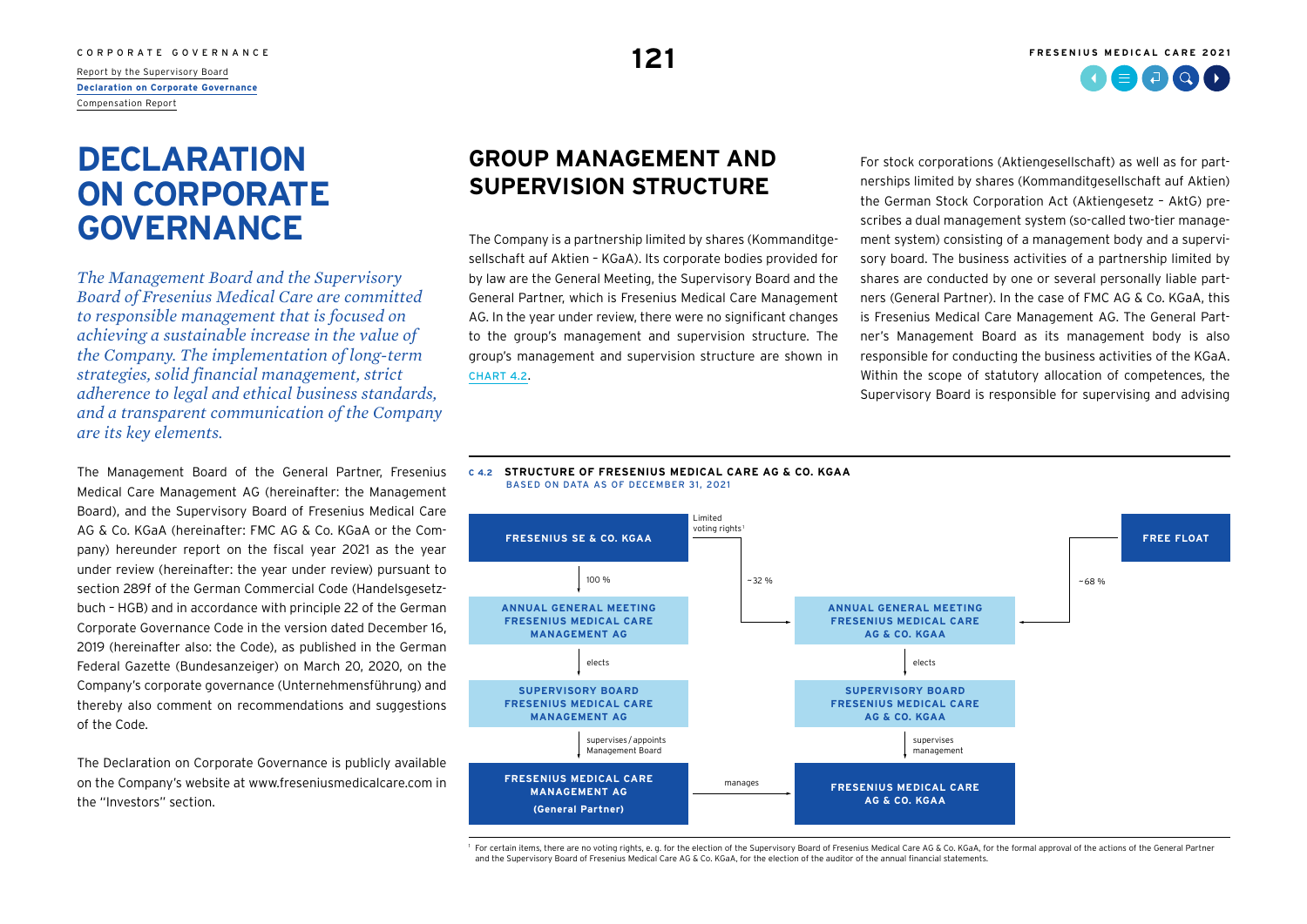#### [CORPORATE GOVERNANCE](#page--1-0) **FRESENIUS MEDICAL CARE 2021**

#### [Report by the Supervisory Board](#page--1-0) **[Declaration on Corporate Governance](#page-1-0)** [Compensation Report](#page--1-0)

#### **T 4.3 COMPOSITION AND RESPONSIBILITIES OF THE MANAGEMENT BOARD**

the Management Board and is involved in making decisions that are fundamental to the Company. The duties and responsibilities of both bodies are in each case statutorily defined and are strictly separated from one another. Each of FMC AG & Co. KGaA and Fresenius Medical Care Management AG has its own Supervisory Board.

The Articles of Association of FMC AG & Co. KGaA, which also specify the responsibilities of the bodies of the Company in more detail, are available on the Company's website at [www.freseniusmedicalcare.com i](https://www.freseniusmedicalcare.com/)n the "Investors" section.

# **THE GENERAL PARTNER AND ITS BODIES**

## **The Management Board of Fresenius Medical Care Management AG**

The General Partner – Fresenius Medical Care Management AG – represented by its Management Board, which acts on its own responsibility, manages the Company and conducts the Company's business. Its actions and decisions are directed towards the interests of the Company.

## Composition

As part of the realignment of the operating model under the transformation program "FME25" and the focus on two global business segments – Care Delivery and Care Enablement – the Supervisory Board of the General Partner resolved changes in the composition and allocation of responsibilities of the Management Board, which have been implemented effective January 1, 2022. The composition of the Management Board and the responsibilities for the year under review and for the period from January 1, 2022 are shown in TABLE 4.3.

| <b>Management Board member</b><br>Responsibilites until December 31, 2021 |                                                                      | Responsibilities since January 1, 2022                             |  |
|---------------------------------------------------------------------------|----------------------------------------------------------------------|--------------------------------------------------------------------|--|
| <b>Rice Powell</b>                                                        | Chairman of the Management Board                                     | Chairman of the Management Board                                   |  |
| Helen Giza                                                                | Chief Financial Officer                                              | Chief Financial Officer and<br><b>Chief Transformation Officer</b> |  |
| Franklin W. Maddux, MD                                                    | <b>Global Chief Medical Officer</b>                                  | <b>Global Chief Medical Officer</b>                                |  |
| Dr. Katarzyna Mazur-Hofsäß                                                | Chief Executive Officer for Europe, Middle East and Africa (EMEA)    | Care Enablement                                                    |  |
| Dr. Olaf Schermeier                                                       | Chief Executive Officer for Research & Development                   |                                                                    |  |
| William Valle                                                             | Chief Executive Officer for North America (NA)                       | Care Delivery                                                      |  |
| Kent Wanzek                                                               | Chief Executive Officer for Global Manufacturing, Quality and Supply |                                                                    |  |
| Harry de Wit                                                              | Chief Executive Officer for Asia-Pacific (AP)                        |                                                                    |  |

In Care Enablement, Fresenius Medical Care is consolidating its previously decentralized healthcare products business including research and development, manufacturing, supply chain and commercial operations as well as supporting functions, such as regulatory and quality management under a global MedTech umbrella. Fresenius Medical Care's global healthcare services business will be combined in the Care Delivery segment. The Management Board members Dr. Olaf Schermeier, Mr. Kent Wanzek and Mr. Harry de Wit left the Management Board at the end of the year under review, but each remain active for the company and support the transformation process in the course of the FME25 program.

### Curricula vitae and duration of appointment

The members of the Management Board and their areas of responsibility are introduced on the Company's website at [www.freseniusmedicalcare.com](https://www.freseniusmedicalcare.com/) in the "About us" section. The curricula vitae made available there also contain information on the duration of appointment as members of the Management Board and on positions held at group-internal and group-external listed and non-listed companies.

Initial appointments of Management Board members are made for a maximum of three years in accordance with recommendation B.3 of the Code. Information on the diversity of the Management Board can be found in the section "Diversity concept and targets".

### Rules of procedure

The Management Board of the General Partner manages the Company's business in accordance with the applicable laws and the Articles of Association as well as the rules of procedure within the meaning of section 77 paragraph 2 German Stock Corporation Act. The rules of procedure stipulate the principles of the cooperation. They also provide for the schedule of responsibilities which determines the departmental responsibilities of the individual Management Board members. The rules of procedure determine that meetings of the Management Board are held as the circumstances require, but at least twelve times a year. The meetings and the adoption of resolutions by the Management Board are chaired by the Chairman of the Management Board. If he is unavailable, this task resides with the Management Board member named by the Chairman,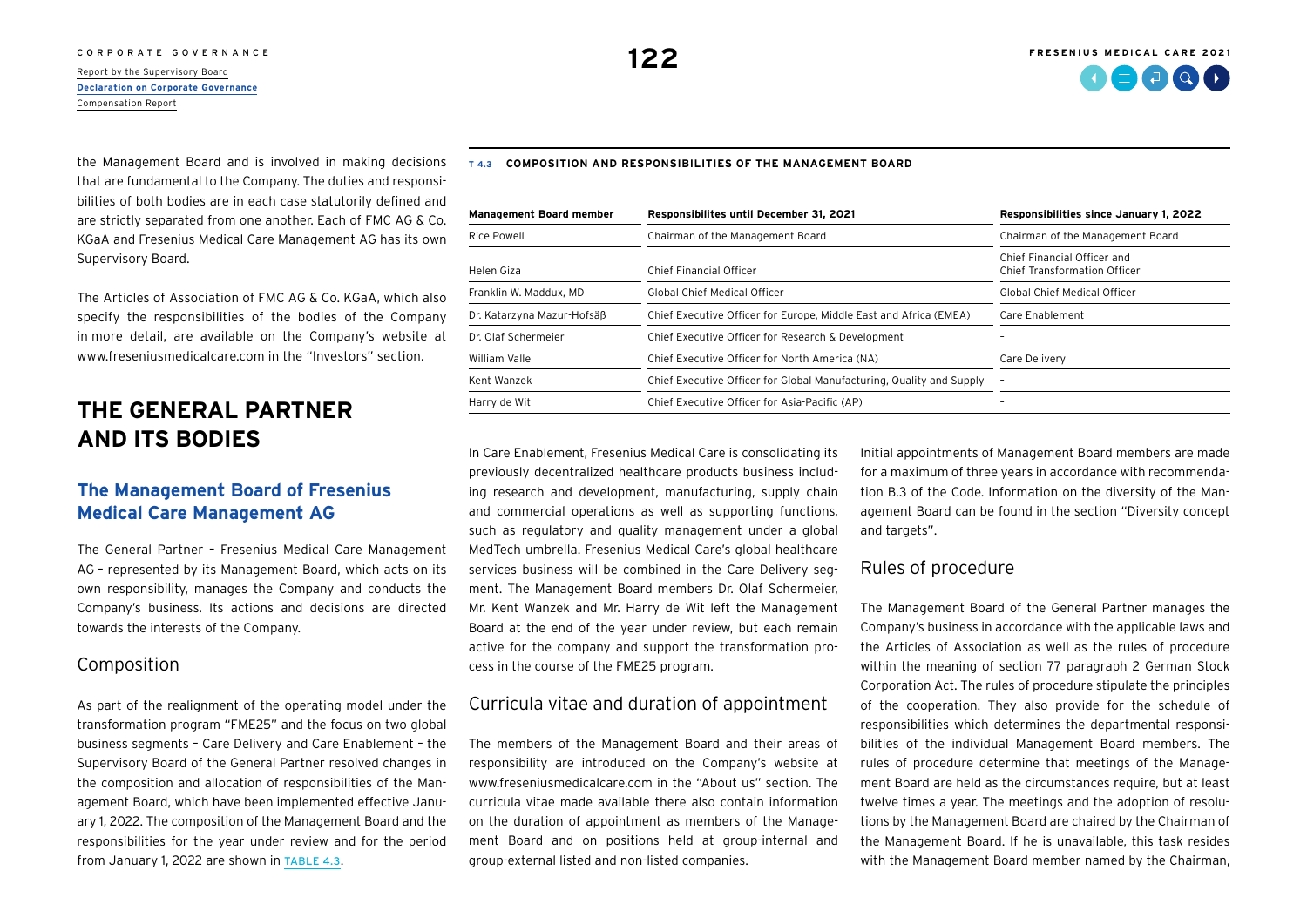# C O R P O R A T E G O V E R N A N C E **123**<br>[Report by the Supervisory Board](#page--1-0) **123**

**[Declaration on Corporate Governance](#page-1-0)** [Compensation Report](#page--1-0)

or, if no member has been named, with the participating Management Board member most senior in office. The Chairman of the meeting determines the order of the agenda items and the voting procedure. As a rule, the Management Board adopts resolutions at meetings by simple majority of votes cast, and outside the meetings by simple majority of its members. In case of a tie, the Chairman of the Management Board has the casting vote.

Without prejudice to the overall responsibility of the entire Management Board, each Management Board member is responsible for his or her own area of departmental responsibility. Based on the rules of procedure, the Management Board members are required to keep each other informed on an ongoing basis about all relevant business occurrences in their areas of departmental responsibility. In the case of interdepartmental matters, the Management Board members concerned are requested to coordinate with each other. The Chairman of the Management Board coordinates the affairs of the individual departments.

Matters of outstanding importance and significance are resolved on by the entire Management Board pursuant to the rules of procedure. In order to increase the efficiency of the Management Board's work, the Supervisory Board of the General Partner established a Management Board Committee for certain cross departmental matters. If necessary, such Management Board Committee essentially deals with corporate matters of subsidiaries of FMC AG & Co. KGaA or with acquisitions that do not reach the minimum relevance and importance level required for being referred to the entire Management Board. The Management Board Committee must be composed of at least three members, among them the Chairman of the Management Board and the Chief Financial Officer as well as the Management Board member responsible for the respective matter or another Management Board member appointed by the Chairman at his reasonable discretion exercised in the individual case. In its meetings the Management Board Committee decides with a simple majority of the votes cast; outside of meetings the Management Board Committee decides with a simple majority of its members.

In various relevant cases, the rules of procedure require the Management Board to obtain the prior approval of the Supervisory Board or the competent committee of the Supervisory Board of the General Partner and also regulate the Management Board's information duties vis-à-vis the Supervisory Board.

### Age limit

The Supervisory Board of the General Partner resolved an age limit for the Management Board members in accordance with recommendation B.5 of the Code. Management Board members of the General Partner who have reached the age of 65 years shall, as a rule, retire from the Management Board at the end of such calendar year. The Supervisory Board of the General Partner will take this age limit into account for each appointment of Management Board members. The age limit for the Management Board members of the General Partner does not apply to the current term of office of Mr. Rice Powell, which had already started before the age limit was introduced.

## **The Supervisory Board of Fresenius Medical Care Management AG**

As a stock corporation, Fresenius Medical Care Management AG has its own Supervisory Board, which according to its Articles of Association consists of six members. The Supervisory Board of Fresenius Medical Care Management AG appoints the members of the Management Board, determines their compensation and monitors and advises the Management Board in its management duties. It has adopted rules of procedure.

### Composition

Mr. Stephan Sturm is Chairman of the Supervisory Board of Fresenius Medical Care Management AG. Other members of the Supervisory Board of Fresenius Medical Care Management AG in the year under review were Dr. Dieter Schenk (Vice Chairman), Mr. Rolf A. Classon, Ms. Rachel Empey, Mr. William P. Johnston (until May 20, 2021) and Dr. Gerd Krick (until May 20, 2021) as well as Mr. Gregory Sorensen, MD (since May 20, 2021) and Ms. Pascale Witz (since May 20, 2021).

Dr. Dieter Schenk, Mr. Rolf A. Classon, Mr. William P. Johnston (until May 20, 2021), Mr. Gregory Sorensen, MD, and Ms. Pascale Witz are, respectively were, at the same time members of the Supervisory Board of FMC AG & Co. KGaA. Further information on these and on the other members of the Supervisory Board of FMC AG & Co. KGaA are available in the section "Supervisory Board of the Company" and on the Company's website at [www.freseniusmedicalcare.com](https://www.freseniusmedicalcare.com/) in the "About us" section.

In addition, the information in TABLE 4.4 ON PAGE 124 is provided for the year under review with regard to the mandates exercised by the Chairman of the Supervisory Board of Fresenius Medical Care Management AG, Mr. Stephan Sturm, and by the other members of the Supervisory Board of Fresenius Medical Care Management AG, Ms. Rachel Empey and Dr. Gerd Krick, who are, respectively were, not at the same time members of the Supervisory Board of FMC AG & Co. KGaA.

Because of his extraordinary contributions to the development of the company and his comprehensive experience, Dr. Ben Lipps is honorary chairman of the Supervisory Board of Fresenius Medical Care Management AG.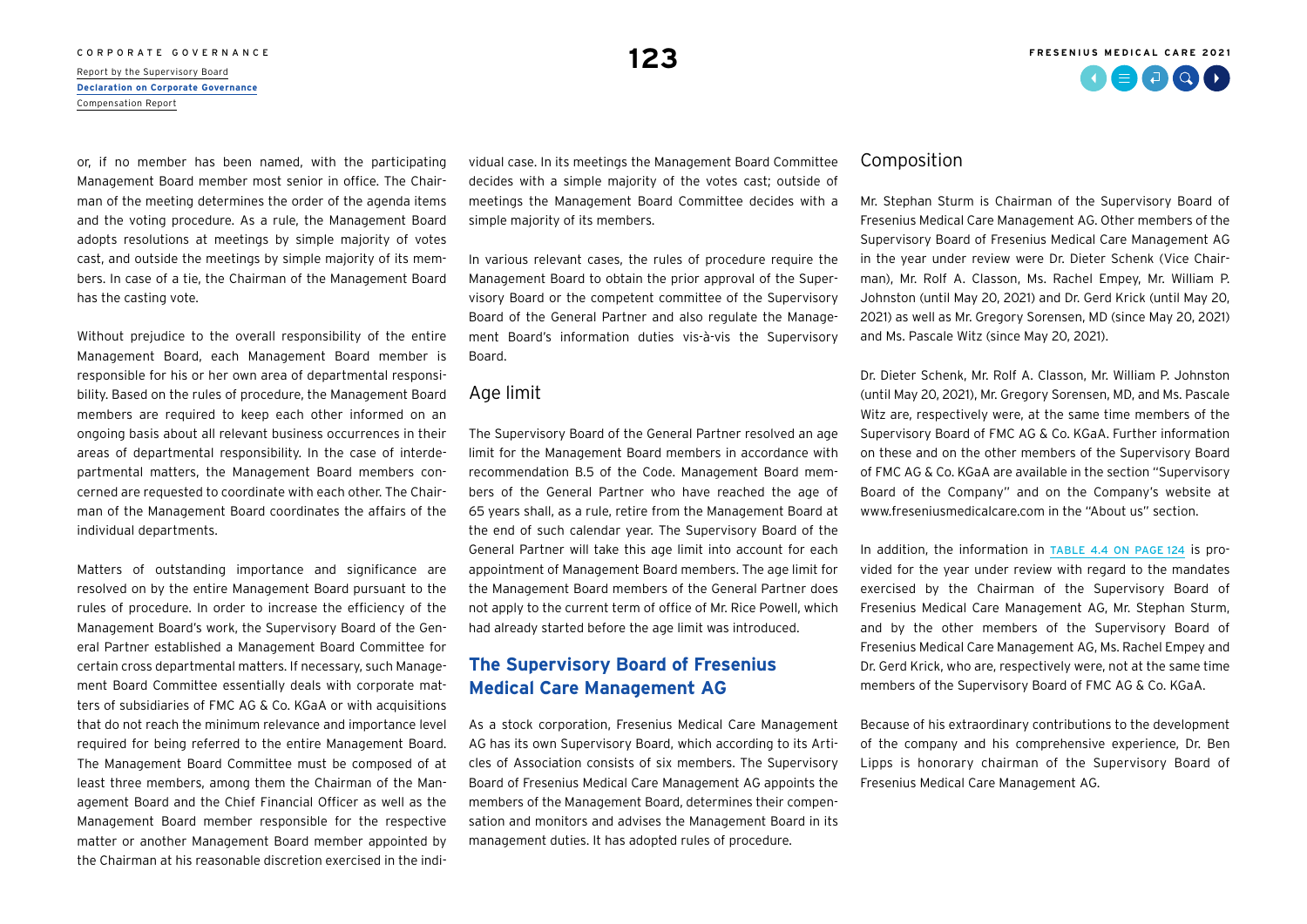#### <span id="page-4-0"></span>**T 4.4 MANDATES EXERCISED BY MEMBERS OF THE SUPERVISORY BOARD OF FRESENIUS MEDICAL CARE MANAGEMENT AG WHO ARE RESP. WERE NOT MEMBERS OF THE SUPERVISORY BOARD OF FRESENIUS MEDICAL CARE AG & CO. KGAA**

| Member                                                                                                                                                           | Membership in supervisory boards                                                                                   | Membership in comparable<br>foreign controlling bodies                           |  |
|------------------------------------------------------------------------------------------------------------------------------------------------------------------|--------------------------------------------------------------------------------------------------------------------|----------------------------------------------------------------------------------|--|
| <b>Stephan Sturm</b><br>Chairman of the Management Board<br>of Fresenius Management SE, the general<br>partner of Fresenius SE & Co. KGaA                        | Fresenius Kabi AG (Chairman)<br>Deutsche Lufthansa AG (until May 4, 2021)                                          | VAMED AG, Austria (Chairman since<br>July 8, 2021; until then Vice Chairman)     |  |
| <b>Rachel Empey</b><br>Member of the Management Board of Fresenius<br>Management SE (Chief Financial Officer), the<br>general partner of Fresenius SE & Co. KGaA | Fresenius Kabi AG (Vice Chairwoman)<br>Bayerische Motoren Werke AG (since May 12, 2021)                            | Inchcape plc, United Kingdom (Non-<br>executive director) (until April 30, 2021) |  |
| Dr. Gerd Krick<br>Consultant                                                                                                                                     | Fresenius SE & Co. KGaA (Chairman) (until May 21, 2021)<br>Fresenius Management SE (Chairman) (until May 21, 2021) | VAMED AG, Austria (Chairman)<br>(until July 8, 2021)                             |  |

#### **T 4.5 COMMITTEES OF THE SUPERVISORY BOARD OF FRESENIUS MEDICAL CARE MANAGEMENT AG**

| <b>Supervisory Board committee</b>                                                                                                                                                                                                                                                                                                   | Responsibility                                                                                                                                                                                        | <b>Number of meetings</b> |
|--------------------------------------------------------------------------------------------------------------------------------------------------------------------------------------------------------------------------------------------------------------------------------------------------------------------------------------|-------------------------------------------------------------------------------------------------------------------------------------------------------------------------------------------------------|---------------------------|
| <b>Human Resources Committee</b><br>Chairman<br>Mr. Stephan Sturm<br><b>Vice Chairman</b><br>Dr. Dieter Schenk (since May 20, 2021, until then other member)<br><b>Other members</b><br>Mr. Rolf A. Classon<br>Mr. William P. Johnston (until May 20, 2021)<br>Dr. Gerd Krick (until May 20, 2021,<br>until then also Vice Chairman) | Advice on complex special matters such as<br>the appointment of Management Board<br>members and their compensation                                                                                    | As required               |
| <b>Regulatory and Reimbursement Assessment Committee</b><br>(until May 20, 2021)<br>Chairman<br>Mr. William P. Johnston<br><b>Vice Chairman</b><br>Mr. Rolf A. Classon<br>Other member<br>Dr. Dieter Schenk                                                                                                                          | Advice on complex special matters such<br>as regulatory provisions and reimbursement<br>in particular in the dialysis segment                                                                         | As required               |
| <b>Nomination Committee</b><br>Chairman<br>Mr. Stephan Sturm<br><b>Vice Chairman</b><br>Dr. Dieter Schenk (since May 20, 2021, until then other member)<br>Other member<br>Dr. Gerd Krick (until May 20, 2021)                                                                                                                       | Preparing recommendations to be presented<br>to the Supervisory Board for the purpose of<br>its proposal to the General Meeting on<br>suitable candidates for an election to the<br>Supervisory Board | As required               |

## Independent members within the meaning of the Pooling Agreement

Irrespective of the independence requirements according to statutory rules and of the recommendations of the German Corporate Governance Code in its respectively applicable form, the so-called Pooling Agreement entered into, among others, between Fresenius Medical Care Management AG and Fresenius SE & Co. KGaA provides that at least one third (and at least two) of the members of the Supervisory Board of Fresenius Medical Care Management AG must be independent. Pursuant to the Pooling Agreement, an "independent member" is a member of the Supervisory Board with no substantial business or professional relationship with FMC AG & Co. KGaA, with its General Partner (Fresenius Medical Care Management AG), with Fresenius SE & Co. KGaA, or with its general partner (Fresenius Management SE), or with any affiliate of these companies. The Supervisory Board of Fresenius Medical Care Management AG has appointed Mr. Rolf A. Classon and Mr. Gregory Sorensen, MD, as independent members within the meaning of the Pooling Agreement. Independent within the meaning of this definition further are the Supervisory Board member Ms. Pascale Witz as well as also the members of the Supervisory Board of FMC AG & Co. KGaA Dr. Dorothea Wenzel and Prof. Dr. Gregor Zünd, who both, however, are not at the same time members of the Supervisory Board of Fresenius Medical Care Management AG.

## Committees of the Supervisory Board of Fresenius Medical Care Management AG

For the efficient exercise of its responsibilities, the Supervisory Board of the General Partner has formed qualified committees from the midst of its members, which prepare the matters for deliberation and resolutions of the Supervisory Board. The Supervisory Board regularly and timely receives briefings on the committees' work (SEE TABLE 4.5).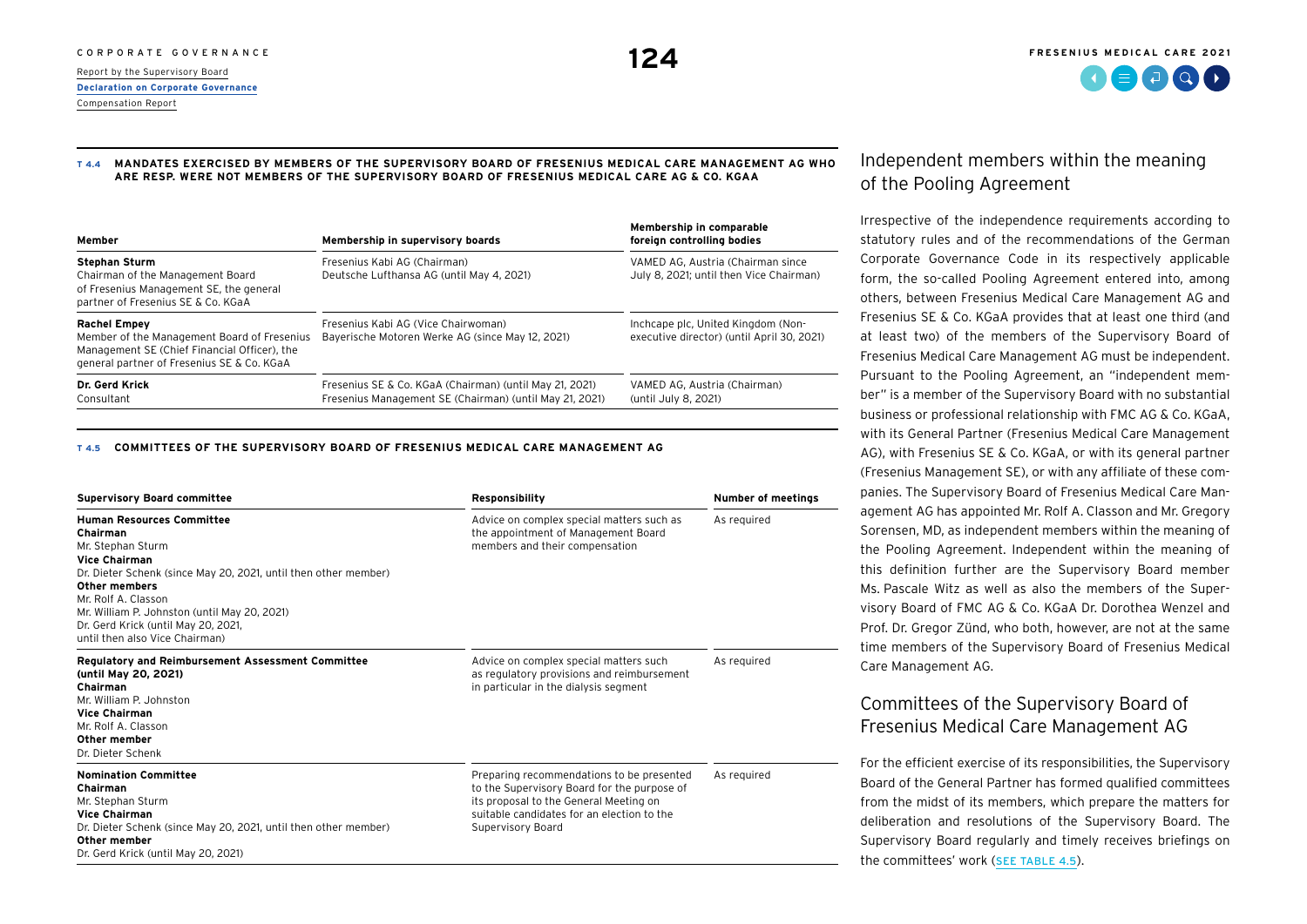# C O R P O R A T E G O V E R N A N C E **125 °C O R P O REPORT OF SUPERVISOR**<br>[Report by the Supervisory Board](#page--1-0) **125 °C O Report of Supervisory Board**

**[Declaration on Corporate Governance](#page-1-0)** [Compensation Report](#page--1-0)

The Regulatory and Reimbursement Assessment Committee was dissolved; the topics it dealt with have since been discussed in the entire Supervisory Board.

# **SUPERVISORY BOARD OF THE COMPANY**

The Supervisory Board of FMC AG & Co. KGaA advises and supervises the management of the Company by the General Partner and performs the other duties assigned to it by law and the Articles of Association. It is involved in strategy and planning as well as all matters of fundamental importance for the company.

Simultaneous membership in both the Supervisory Board and the Management Board is in principle not permissible. The members of the Company's Supervisory Board are independent in their decisions and are not bound by requirements or instructions of third parties.

#### **Composition**

The Supervisory Board of FMC AG & Co. KGaA in the year under review consisted of the following members: Dr. Dieter Schenk (Chairman), Mr. Rolf A. Classon (Vice Chairman), Mr. William P. Johnston (until May 20, 2021), Mr. Gregory Sorensen, MD (since May 20, 2021), Dr. Dorothea Wenzel, Ms. Pascale Witz and Prof. Dr. Gregor Zünd. The members of the Supervisory Board of FMC AG & Co. KGaA are introduced on the Company's website a[t www.freseniusmedicalcare.com i](https://www.freseniusmedicalcare.com/)n the "About us" section. The curricula vitae made available there in accordance with recommendation C.3 of the Code also include information on their term of office on the Company's Supervisory Board and information on positions held at group-internal and group-external listed and non-listed companies.

Because of his extraordinary contributions to the company's development and his comprehensive experience, Dr. Ben Lipps is also honorary chairman of the Supervisory Board of FMC AG & Co. KGaA.

The Supervisory Board of the Company is composed exclusively of shareholder representatives. It does not include any members who were previously members of the Management Board.

The members of the Company's Supervisory Board are elected by the General Meeting of FMC AG & Co. KGaA as the competent election body according to the provisions of the German Stock Corporation Act by a simple majority of the votes cast. Fresenius SE & Co. KGaA is excluded from voting on this item; further explanations on this can be found in the section "Shareholders". The elections are conducted in accordance with recommendation C.15 of the Code as individual elections.

The term of office of the members of the Supervisory Board is five years unless the General Meeting resolves a shorter term of office. The incumbent members of the Supervisory Board were elected by the 2021 Annual General Meeting of the Company for four years until the end of the Annual General Meeting which resolves on the discharge for the financial year 2024, i.e. until the end of the 2025 Annual General Meeting.

### **Rules of Procedure**

Details on the election, constitution and term of office of the Supervisory Board, its meetings and the adoption of resolutions, as well as its rights and obligations, are set out in the Company's Articles of Association available on the Company's website at [www.freseniusmedicalcare.com](https://www.freseniusmedicalcare.com/) in the "Investors" section. In accordance with recommendation D.1 of the Code, the Supervisory Board has furthermore adopted rules of procedure which set out, among other things, the modalities for convening meetings and the manner in which resolutions are adopted. In accordance with these, the Supervisory Board meets regularly at least twice per calendar half year. The convocation period for meetings of the Supervisory Board is generally two weeks. The deliberations of the Supervisory Board are chaired by the Chairman or, if he is unavailable, by the Vice Chairman. The Chairman of the meeting also determines the order of the agenda items and the voting procedure. As a rule, the Supervisory Board decides, if decisions are taken in physical meetings, by simple majority of votes cast, and otherwise with a simple majority of its members unless other majorities are prescribed by a mandatory provision of law in the individual case. The provisions of the rules of procedure for the Supervisory Board of the Company also apply to its committees, unless their rules of procedure contain deviating provisions. The Chairman of the Supervisory Board coordinates the work and direction of the Supervisory Board; he in principle also represents the Supervisory Board vis-à-vis third parties. The rules of procedure of the Supervisory Board of the Company are publicly available on the Company's website a[t www.freseniusmedicalcare.com](https://www.freseniusmedicalcare.com/) in the "About us" section in the sub-section "Supervisory Board".

#### **Profile of skills and expertise**

The Supervisory Board in its own initiative pays attention to have in its entirety the knowledge, capabilities and professional expertise required for the due observation of the duties of the Supervisory Board of a listed company operating internationally in the dialysis business. Against this background and in accordance with the recommendations of the German Corporate Governance Code, the Supervisory Board has resolved a profile of skills and expertise for the entire Supervisory Board in 2018 and has lastly updated this in March 2022. The profile of skills and expertise contains requirements for the individual Supervisory Board members as well as requirements for the entire Supervisory Board and is available on the Compa-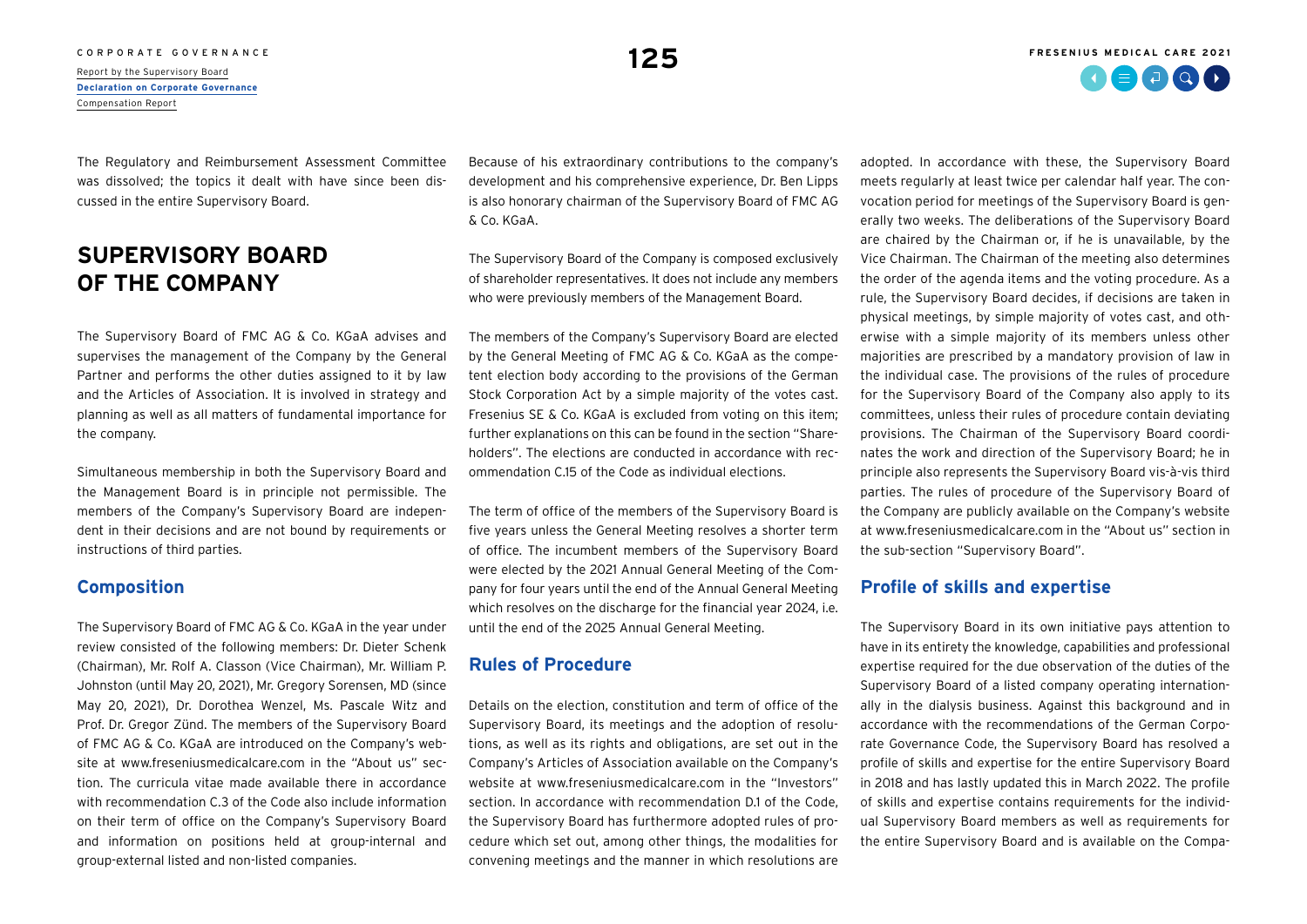C O R P O R A T E G O V E R N A N C E **126 A [Report by the Supervisory Board](#page--1-0) 126 A** Report by the Supervisory Board **[Declaration on Corporate Governance](#page-1-0)** [Compensation Report](#page--1-0)

ny's website at [www.freseniusmedicalcare.com](https://www.freseniusmedicalcare.com/) in the "About us" section.

When discussing its recommendations for the election of members of the Supervisory Board to the General Meeting, the Supervisory Board considers, in accordance with recommendation C.1 of the Code and within the framework of the profile of skills and expertise as determined by it, in particular the international activities of the company, what it considers to be an adequate number of independent Supervisory Board members, and diversity criteria. Pursuant to the profile of skills and expertise the Supervisory Board is in accordance with section 111 paragraph 5 German Stock Corporation Act to be composed of at least 30 % women and at least 30 % of men. Comprising four male and two female of in total six Supervisory Board members, the proportion of each of male and female Supervisory Board members exceeds the Supervisory Board's self-defined target of 30 % at the end of the year under review (see also the section "Gender diversity and targets").

The current composition of the Supervisory Board is in line with the profile of skills and expertise for the Supervisory Board and fulfills the objectives for the composition of the board designated therein.

## **Age limit**

The Supervisory Board has further resolved an age limit for the Supervisory Board members in accordance with recommendation C.2 of the Code. Accordingly, the Supervisory Board shall, as a rule, only include persons who have not reached the age of 75 years at the time of their election or appointment. The Supervisory Board will observe this age limit in its election proposals for membership in the Supervisory Board.

#### **Independence**

According to recommendation C.7 of the Code, more than half of the members of the Supervisory Board shall be independent from the Company and the Management Board. Members of the Supervisory Board are to be considered independent from the Company and its Management Board if they have no personal or business relationship with the Company or its Management Board that may cause a substantial – and not merely temporary – conflict of interest. When assessing the independence of members of the Supervisory Board from the Company and its Management Board, the Supervisory Board shall particularly take into consideration whether the respective Supervisory Board member itself or a close family member was a member of the Company's Management Board in the two years prior to appointment, is currently maintaining or has maintained a material business relationship with the Company or one of the entities dependent upon the company in the year up to his or her appointment, directly or as a shareholder, or in a leading position of a non-group entity, or is a close family member of a Management Board member, or has been a member of the Supervisory Board for more than twelve years.

The Supervisory Board resolved that at least four of its members shall be independent within the meaning of the Code. Independent within the meaning of recommendation C.7 of the Code are, in the view of the Supervisory Board, in any case Mr. Rolf A. Classon, Mr. Gregory Sorensen, MD, Dr. Dorothea Wenzel, Ms. Pascale Witz and Prof. Dr. Gregor Zünd. The Supervisory Board did not need to consider whether Dr. Dieter Schenk is to be regarded as independent within the meaning of recommendation C.7 of the Code in view of his term of office on the Supervisory Board of the Company of more than twelve years, because the number of those Supervisory Board members who have been members of the Supervisory Board for no more than twelve years and are otherwise to be qualified as independent already complies with recommendation C.7 of the Code.

Recommendation C.9 of the Code, according to which, in the event that the Company has a controlling shareholder within the meaning of the Code, in the case of a Supervisory Board with six or fewer members at least one shareholder representative shall be independent of the controlling shareholder, does not apply to the Company, because Fresenius SE & Co. KGaA is no controlling shareholder in this meaning given the lack of a sustainable majority at the Annual General Meeting. However, assuming the applicability of this recommendation, Mr. Classon, Mr. Sorensen, Dr. Wenzel, Ms. Witz and Prof. Dr. Zünd would be considered independent in this meaning.

#### **Lead Independent Director**

The Supervisory Board has introduced the function of a Lead Independent Director. The Lead Independent Director is to ensure that the interests of all shareholders are adequately taken into account in the actions, negotiations, discussions and decisions of the Supervisory Board. The tasks of the Lead Independent Director therefore include developing and maintaining a balanced understanding of the issues and concerns of the shareholders and other stakeholders. In addition to the willingness of the Chairman of the Supervisory Board to discuss with investors topics specific to the Supervisory Board in accordance with suggestion A.3 of the Code, the Lead Independent Director within the framework of the statutory provisions, too, is available for discussions with shareholders and other stakeholders. The Lead Independent Director is further responsible for dealing with affairs related to environmental, social and governance (ESG) aspects of the company and is entitled to develop and propose corresponding measures.

The requirements for the person of the Lead Independent Director as well as the rights and duties associated with this function are governed by Article 11 of the rules of procedure of the Supervisory Board of the Company, which are publicly available on the Company's website [at www.freseniusmedicalcare.com](https://www.freseniusmedicalcare.com/) in the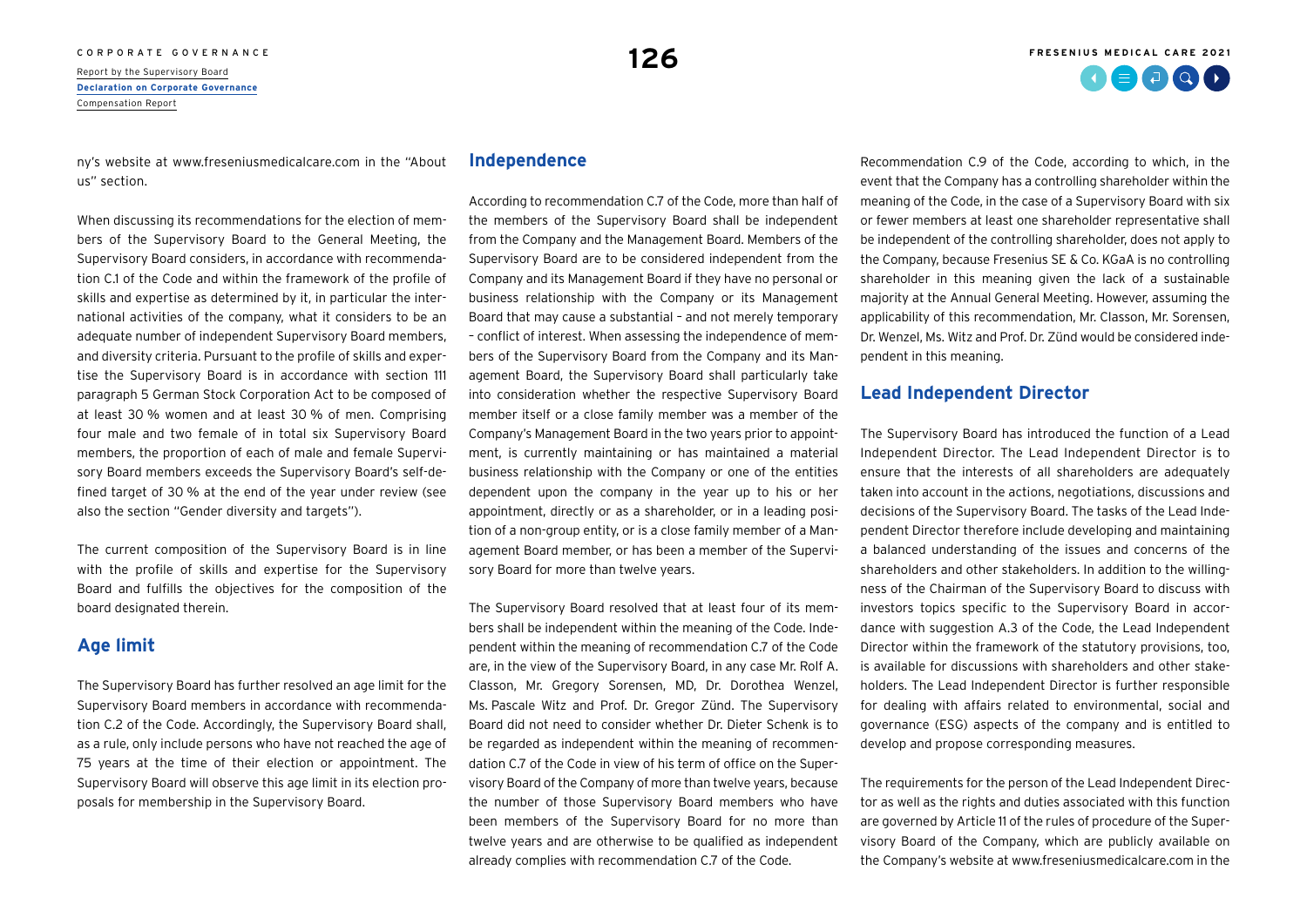#### [CORPORATE GOVERNANCE](#page--1-0) **FRESENIUS MEDICAL CARE 2021**

[Report by the Supervisory Board](#page--1-0) **[Declaration on Corporate Governance](#page-1-0)** [Compensation Report](#page--1-0)

**127**

"About us" section in the sub-section "Supervisory Board". The function of the Lead Independent Director has been exercised by Dr. Dorothea Wenzel since May 20, 2021.

## **Self-assessments**

In accordance with recommendation D.13 of the Code, the members of the Supervisory Board regularly carry out self-assessments with regard to their work. These take place in the form of open discussions in plenary meetings and on the basis of a corresponding questionnaire. On these annual occasions, also the complexity and the design of the presentations as well as the meetings' procedure and structuring are discussed. If necessary, the Supervisory Board may seek the assistance of an external service provider for its self-assessment. The results of the self-assessment carried out have shown that each of the Supervisory Board and its committees are efficiently organized and that the cooperation of the Supervisory Board and the Management Board works very well.

#### **Professional competence**

All members of the Supervisory Board have the capabilities as well as the knowledge required for the proper exercise of their duties. The Supervisory Board members are in their entirety familiar with the sector FMC AG & Co. KGaA operates in. The members of the Supervisory Board regularly update themselves via in-house sources and via external sources about the current status of supervisory requirements. Details of the support provided by the Company to the members of the Supervisory Board for their induction into office and for their training and development measures can be found in the Report by the Supervisory Board starting on [PAGE 113](#page--1-0).

## **Committees of the Supervisory Board of the Company**

For the efficient exercise of its responsibilities, the Supervisory Board of the Company has formed qualified committees from the midst of its members in accordance with recommendations D.2 through D.5 of the Code, which prepare the matters for deliberation and resolutions of the Supervisory Board (SEE TABLE 4.6). The Supervisory Board regularly and timely receives briefings on the committees' work. Details of the committees' activities can be found in the Report by the Supervisory Board starting on [PAGE 113](#page--1-0).

## Audit and Corporate Governance Committee

The Supervisory Board of the Company has formed an audit committee, the Audit and Corporate Governance Committee (hereinafter: the Audit and Corporate Governance Committee). The Audit and Corporate Governance Committee with the consent of the Supervisory Board adopted rules of procedure which regulate the composition as well as the work and tasks of the Audit and Corporate Governance Committee on the basis of section 12 paragraph 2 of the Articles of Association of the Company.

#### **T 4.6 COMMITTEES OF THE SUPERVISORY BOARD OF FMC AG & CO. KGAA**

| <b>Supervisory Board committee</b>                                                                                                                                                                                                                                                                                                              | Responsibility                                                                                                                                                                                                                                                                                                                                                                                                                                                                                                                                                                                                                                                                                                                                                                                                                                      | <b>Number of meetings</b>                                       |
|-------------------------------------------------------------------------------------------------------------------------------------------------------------------------------------------------------------------------------------------------------------------------------------------------------------------------------------------------|-----------------------------------------------------------------------------------------------------------------------------------------------------------------------------------------------------------------------------------------------------------------------------------------------------------------------------------------------------------------------------------------------------------------------------------------------------------------------------------------------------------------------------------------------------------------------------------------------------------------------------------------------------------------------------------------------------------------------------------------------------------------------------------------------------------------------------------------------------|-----------------------------------------------------------------|
| <b>Audit and Corporate</b><br><b>Governance Committee</b><br>Chairman<br>Mr. Rolf A. Classon<br><b>Vice Chairman</b><br>Ms. Pascale Witz (since May 20, 2021,<br>until then other member)<br><b>Other members</b><br>Dr. Dorothea Wenzel (since May 20, 2021)<br>Mr. William P. Johnston (until May 20, 2021,<br>until then also Vice Chairman) | > Supervision of the accounting, the accounting process, the effectiveness of<br>the internal control system, of the risk management system, of the internal<br>audit system, the annual audit and of compliance<br>> Supervision of the annual auditing, in particular with regard to the indepen-<br>dence of the auditor and the additional services provided by it, issuing the<br>auditing mandate, determining the focus areas of the auditing and the fee<br>agreement<br>> Addressing the report pursuant to Form 20-F, which contains, inter alia, the<br>consolidated group financial statements and the consolidated group finan-<br>cial report<br>> Assessment of the General Partner's report on relations to affiliated compa-<br>nies<br>> Review and, if required, approval of transactions of the Company with<br>related parties | At least four times per<br>year and additionally<br>as required |
| <b>Nomination Committee</b><br>Chairman<br>Dr. Dieter Schenk (since May 20, 2021,<br>until then Vice Chairman)<br><b>Vice Chairman</b><br>Mr. Rolf A. Classon (since May 20, 2021,<br>until then Chairman)<br>Other member<br>Dr. Dorothea Wenzel (since May 20, 2021)                                                                          | > Preparing recommendations to be presented to the Supervisory Board for<br>the purpose of its proposal to the General Meeting on suitable candidates<br>for an election to the Supervisory Board                                                                                                                                                                                                                                                                                                                                                                                                                                                                                                                                                                                                                                                   | As required                                                     |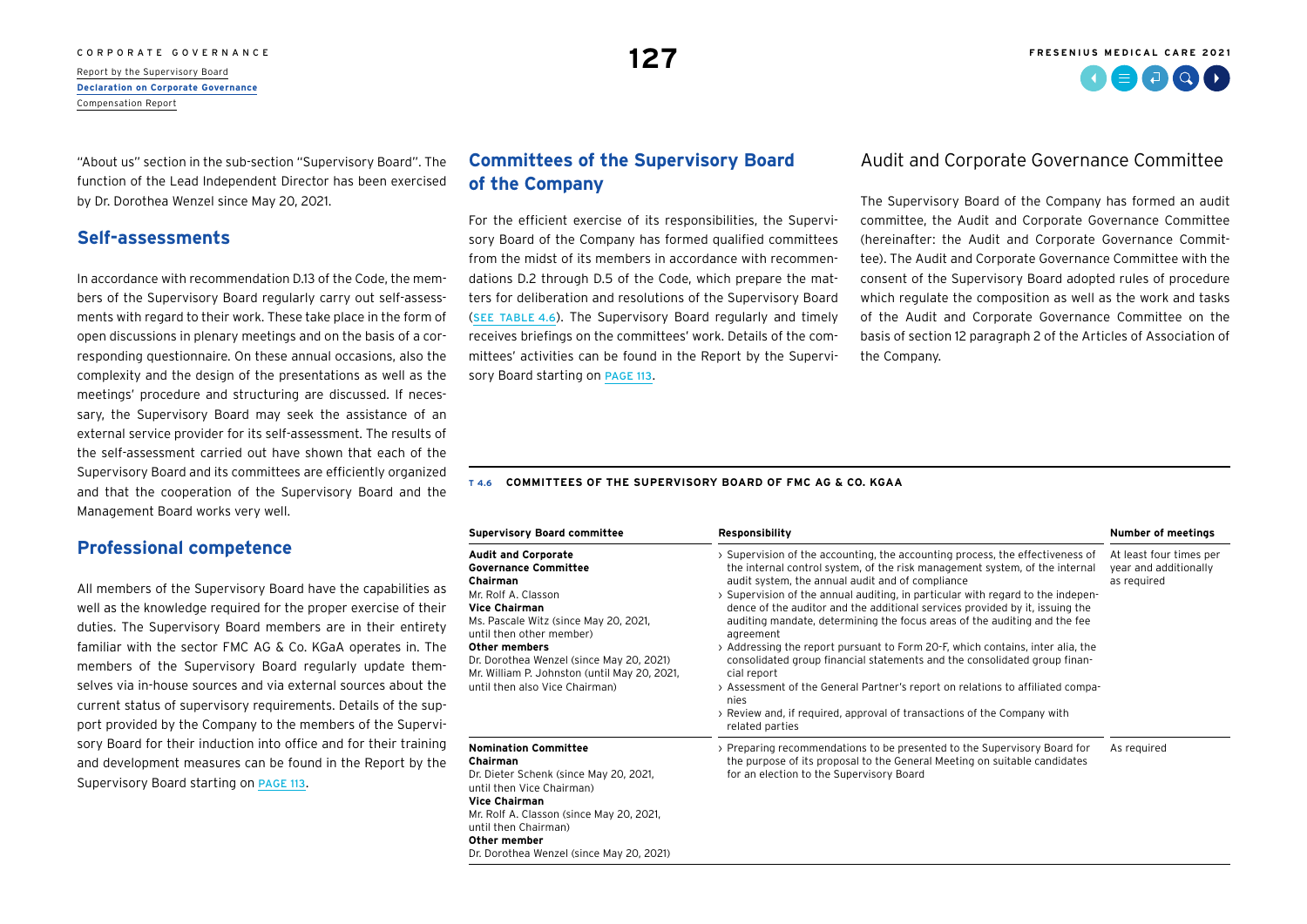# C O R P O R A T E G O V E R N A N C E **128**<br>[Report by the Supervisory Board](#page--1-0) **128**

**[Declaration on Corporate Governance](#page-1-0)** [Compensation Report](#page--1-0)

#### **Tasks**

The Audit and Corporate Governance Committee shall in particular perform all the duties incumbent upon an audit committee pursuant to section 107 paragraph 3 sentence 2 German Stock Corporation Act and the applicable rules of the U.S. Securities and Exchange Commission (SEC) and the New York Stock Exchange, or which it shall deal with pursuant to recommendation D.3 of the Code. In addition to other tasks, the Supervisory Board of the Company has delegated to the Audit and Corporate Governance Committee the responsibility for adopting resolutions on the approval of transactions with related parties in accordance with sections 111a et seqq. of the German Stock Corporation Act. In accordance with recommendation D.11 of the Code, the Audit and Corporate Governance Committee also regularly assesses the quality of the audit of the financial statements.

#### **Independence and financial expertise**

According to the Articles of Association of the Company, the Audit and Corporate Governance Committee shall consist of at least three and not more than five exclusively independent members who, in particular, are to meet the independence criteria pursuant to section 12 paragraph 2 sentence 3 of the Articles of Association as well as pursuant to the applicable rules of the New York Stock Exchange. In addition, pursuant to section 107 paragraph 4 of the German Stock Corporation Act in connection with section 100 paragraph 5 of the German Stock Corporation Act at least one member must have expertise in the field of accounting and at least one other member expertise in the field of auditing.

Mr. Rolf A. Classon has been in a responsible position for auditing financial statements for more than 25 years and has, among other things, more than 15 years of experience as a member

and chairman of audit committees of listed companies in the U.S. and Europe.

Ms. Pascale Witz holds a Master of Business Administration (MBA) in Business Administration from the Graduate Business School INSEAD. She worked for more than seven years in leadership roles at Sanofi and GE Healthcare and held financial controls responsibilities in this capacity. In addition, she has been member of audit committees of listed companies for several years.

Dr. Dorothea Wenzel has a total of approximately twelve years of experience in management positions directly related to the fields of accounting and auditing, most of which she served as Chief Financial Officer (CFO) of the MerckSerono and Healthcare divisions of Merck KGaA, some of which as CFO of the Performance Materials division and some as Head of the Surface Solutions business unit. The activities of Dr. Wenzel in these functions included various aspects of accounting as well as corresponding reviews and discussions with the auditors. She is also chairwoman of the audit committee of the Board of Directors of H. Lundberg A/S, Denmark.

Mr. Rolf A. Classon, the Chairman of the Audit and Corporate Governance Committee, also has special knowledge and experience in the application of internal control procedures due to his many years of activity as a member and chairman of audit committees. He is, in accordance with recommendations D.4 and C.7 of the Code, in particular neither the Chairman of the Supervisory Board of the Company nor a former member of the Management Board whose appointment has ended less than two years ago. Mr. Classon further is – as are the other members of the Audit and Corporate Governance Committee – independent within the meaning of recommendation C.10 of the Code.

In the opinion of the Supervisory Board, the composition of the Audit and Corporate Governance Committee meets all aforementioned requirements as to the independence and financial expertise of its members. Mr. Rolf A. Classon, Ms. Pascale Witz and Dr. Dorothea Wenzel each are financial experts in the meaning of section 100 paragraph 5 German Stock Corporation Act. Due to their many years of experience, they each have expertise in both the accounting and auditing fields. That the members of the Audit and Corporate Governance Committee Mr. Rolf A. Classon and Ms. Pascale Witz are also members of the Supervisory Board of Fresenius Medical Care Management AG, which is an affiliate of the Company, does not preclude their independence under the U.S. Securities and Exchange Commission (SEC) audit committee rule permitting such dual board membership by directors of non-U.S. corporations (so-called "foreign private issuers").

## **JOINT COMMITTEE**

FMC AG & Co. KGaA has established a Joint Committee whose composition and activity are provided for in sections 13a et seqq. of the Articles of Association of the Company. The Joint Committee is convened only as required, namely for certain legal transactions defined in the Articles of Association to be qualified as substantial transactions and for which the General Partner requires the consent of the Joint Committee ([SEE](#page-9-0) [TAblE 4.7 ON](#page-9-0) PAGE 129).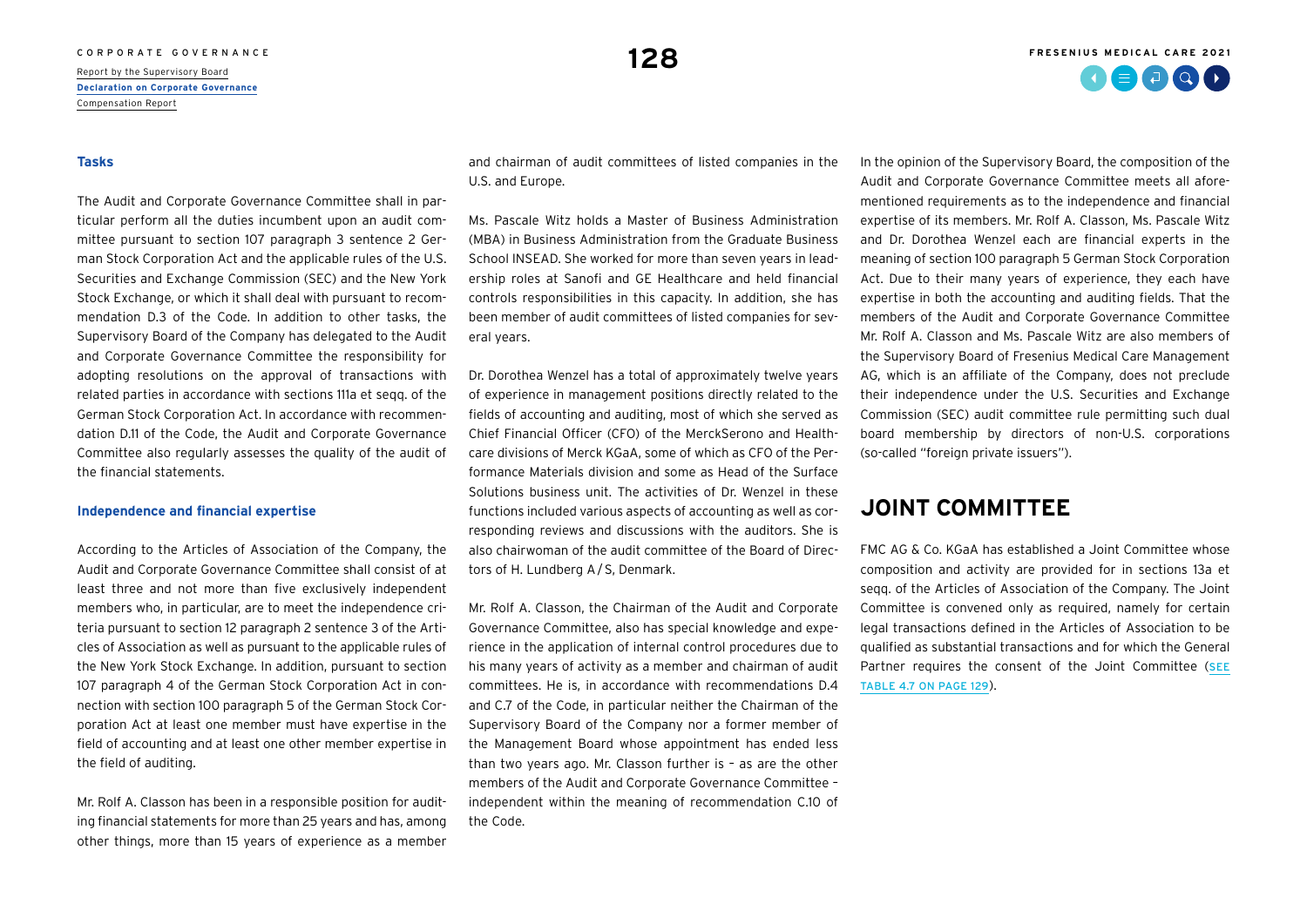## <span id="page-9-0"></span>**[Declaration on Corporate Governance](#page-1-0)** [Compensation Report](#page--1-0)

# **DIVERSITY CONCEPT AND TARGETS**

## **Diversity concept for governance bodies**

Fresenius Medical Care considers inclusion and diversity a strength of the company. A high degree of inclusion and diversity in the composition of the Management Board and Supervisory Board and the workforce is one of Fresenius Medical Care's core objectives and is in the interest of the Company because this creates an integrative working environment and lays the foundation for personal and corporate success. Diversity at Fresenius Medical Care is defined in a broad way, including – but not limited to – age, gender, nationality, cultural and ethnical origin, sexual orientation, disability, educational background, and work experience. The goal is the integration of differing perspectives and various aspects in the cooperation and decision-making in order to increase the understanding for the manifold requirements on a globally active company with heterogeneous groups of customers. Inclusion and diversity are an integral part of the Code of Ethics and Business Conduct at Fresenius Medical Care.

The existing diversity concept for the composition of the Management Board of the General Partner and the Supervisory Board of the Company reflects this understanding and is part of the staffing processes. The individual qualification – this includes expertise as well as skills and experience – continues to be the core selection criterion for the proposals to the General Meeting for the election of new members to the Supervisory Board; diversity aspects are considered to ensure a comprehensive and balanced decision process. For preparation of any nomination proposal, the respective competent governance body or the competent committee, as the case may be, thoroughly evaluates the current composition of the body to be filled and carefully analyzes each potential candidate's profile

#### **T 4.7 JOINT COMMITTEE**

| Joint Committee                                                            | Responsibility                             | Number of meetings |
|----------------------------------------------------------------------------|--------------------------------------------|--------------------|
| Members from the Supervisory Board of Fresenius Medical Care Management AG | Approval of certain legal transactions     | As reguired        |
| Mr. Stephan Sturm (Chairman)                                               | as defined in the Articles of Association, |                    |
| Ms. Rachel Empey (since May 20, 2021)                                      | such as material acquisitions or           |                    |
| Dr. Gerd Krick (until May 20, 2021)                                        | divestments                                |                    |

#### **Members from the Supervisory Board of Fresenius Medical Care AG & Co. KGaA**

Mr. Rolf A. Classon Dr. Dorothea Wenzel (since May 20, 2021, Vice Chairwoman) Mr. William P. Johnston (until May 20, 2021)

#### **T 4.8 DIVERSITY LEVEL OF THE MANAGEMENT BOARD OF THE GENERAL PARTNER**

| <b>Management Board</b>          | Gender | Nationality               | <b>Education</b>           | Age |
|----------------------------------|--------|---------------------------|----------------------------|-----|
| <b>Rice Powell</b>               | Male   | U.S.-American             | Biology                    | 66  |
| Helen Giza                       | Female | British and U.S.-American | <b>Business</b>            | 53  |
| Franklin W. Maddux, MD           | Male   | U.S.-American             | Medicine and Mathematics   | 64  |
| Dr. Katarzyna Mazur-Hofsäß       | Female | Polish and German         | Medicine                   | 58  |
| Dr. Olaf Schermeier <sup>1</sup> | Male   | German                    | Engineering                | 49  |
| William Valle                    | Male   | U.S.-American             | <b>Business</b>            | 61  |
| Kent Wanzek <sup>1</sup>         | Male   | U.S.-American             | <b>Business</b>            | 62  |
| Harry de Wit <sup>1</sup>        | Male   | Dutch                     | Medicine and Physiotherapy | 59  |

<sup>1</sup> The members of the Management Board Dr. Olaf Schermeier, Kent Wanzek and Harry de Wit have left the Management Board at the end of the year under review.

#### **T 4.9 DIVERSITY LEVEL OF THE SUPERVISORY BOARD OF THE COMPANY**

| <b>Supervisory Board of the Company</b> | Gender | Nationality               | <b>Education</b>                            | Age |
|-----------------------------------------|--------|---------------------------|---------------------------------------------|-----|
| Dr. Dieter Schenk                       | Male   | German                    | Law                                         | 69  |
| Rolf A. Classon                         | Male   | U.S.-American and Swedish | Political Science                           | 76  |
| Gregory Sorensen, MD                    | Male   | U.S.-American             | Medicine                                    | 59  |
| Dr. Dorothea Wenzel                     | Female | German                    | Business and<br><b>Business Informatics</b> | 52  |
| Pascale Witz                            | Female | French                    | Biochemistry                                | 55  |
| Prof. Dr. Gregor Zünd                   | Male   | <b>Swiss</b>              | Medicine                                    | 62  |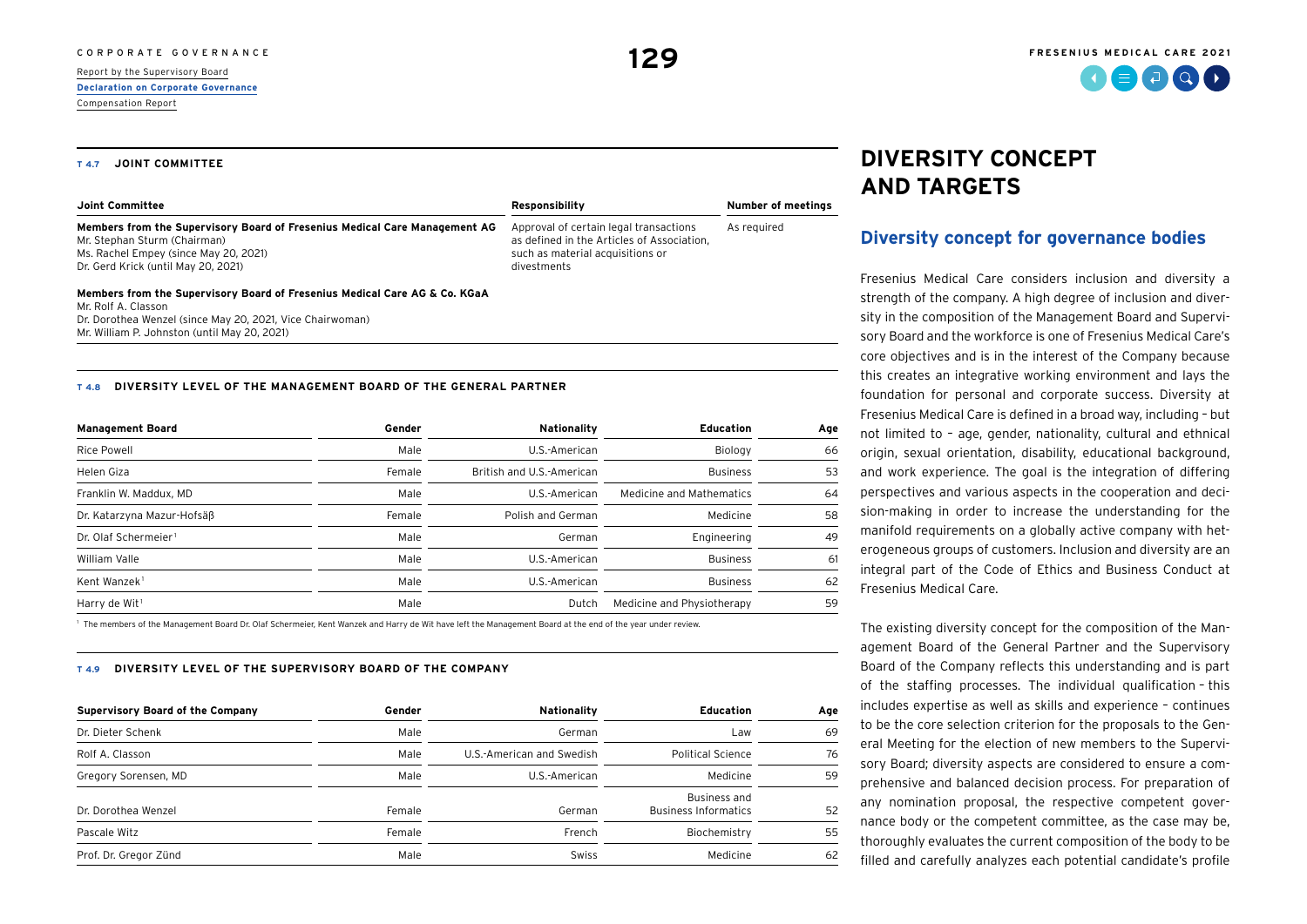# C O R P O R A T E G O V E R N A N C E **130**<br>[Report by the Supervisory Board](#page--1-0) **130**

**[Declaration on Corporate Governance](#page-1-0)** [Compensation Report](#page--1-0)

with regard to the diversity criteria. Thereby, the abovementioned standard age limits for the Management Board of the General Partner and for the Supervisory Board of the Company and the profile of skills and expertise for the Supervisory Board are taken into account.

Diversity is further actively managed in senior management levels below the Management Board in accordance with recommendation A.1 of the Code. To this end, diversity aspects such as gender are particularly taken into account in the evaluation of the "talent pipelines". Additional reports, for example on the number and share of female junior talents in talent evaluation and the succession planning process, support the focus on diversity in development planning and the preparation for filling vacancies. This serves to strengthen the pursued diversity concept and to identify suitable talents at an early stage.

The diversity level of the Management Board of the General Partner and Supervisory Board of the Company across selected aspects at the end of the year under review is displayed in the [TAblES 4.8 AND 4.9 ON](#page-9-0) PAGE 129.

#### **Gender diversity and targets**

The Supervisory Board of FMC AG & Co. KGaA is statutorily obliged to define targets for the representation of female members in the Supervisory Board as well as an implementation period and to report on the defined targets and their achievement during the relevant reference period or in the event of a failure to meet these targets, on the reasons for this, as part of the Declaration on Corporate Governance. The definition of targets for the composition of the Management Board for companies which, like Fresenius Medical Care, are organized in the legal form of a partnership limited by shares, is by contrast expressly not required. Likewise, also the Supervisory Board of Fresenius Medical Care Management AG is not required to define targets for the Management Board, because Fresenius Medical Care Management AG is not in the scope of the relevant legal provisions. With two of in total eight members of the Management Board in the year under review being female, the share of women in the Management Board of Fresenius Management AG amounted to 25 % in the year under review. In terms of the composition of the Management Board existing from January 1, 2022, two out of five and thus 40 % of the members of the Management Board are female.

The Supervisory Board of FMC AG & Co. KGaA has resolved on May 10, 2017 to set the target for the representation of female Supervisory Board members at 30 % and has set an implementation period ending on May 9, 2022. With two female members (33 %), the composition of the Supervisory Board in the year under review was in line with this target.

The Management Board is statutorily obliged to determine targets for female representation in the two top management levels below the Management Board and a respective implementation period. The implementation period for the first-time application in target figures adopted in 2015 expired on December 31, 2020. Against this background, the Management Board has determined new targets for female representation in the two top management levels below the Management Board and the respective new implementation periods. In this context, the definition of the two management levels below the Board of Management for which targets are to be set has also been adjusted. The positions of the first and second management levels are now determined on the basis of a global job evaluation system considering impact and contribution of the position, the required skills relating to communication and innovation as well as general knowledge and expertise. The target figure for the first management level to be achieved by the end of the implementation period on December 31, 2025 is 22 %. At the end of the year under review, 17.5 % (2020: 18.3 %) of managers in this first management level were female. The target figure for the second management level to be achieved by the end of the implementation period on December 31, 2025 is 32 %. At the end of the year under review, 27.9 % (2020: 28.3 %) of managers in this second management level were female.

The status of implementation of the targets for the share of women at the end of each year is shown in TABLE 4.10.

#### **T 4.10 TARGETS FOR THE SHARE OF WOMEN**

|                                     | (in %)          | Target Status 2020<br>(in %) | <b>Status 2021</b><br>(in %) |
|-------------------------------------|-----------------|------------------------------|------------------------------|
| Supervisory Board<br>of the Company | 30 <sup>1</sup> | 33                           | 33                           |
| Management Board                    | $-2$            | 25                           | 25 <sup>3</sup>              |
| First Management Level              | 224             | 18.3                         | 17.5                         |
| Second Management Level             | 32 <sup>4</sup> | 28.3                         | 27.9                         |

<sup>1</sup> Implementation period until May 9, 2022.

<sup>2</sup> The definition of targets for the Management Board is not required.

<sup>3</sup> Since January 1, 2022, the share of women in the Management Board amounts to 40 %.

<sup>4</sup> Implementation period until December 31, 2025.

Overall, the recruiting and staffing practice of Fresenius Medical Care as well as the selection decisions regarding the hiring and promotion to top management levels will also in the future be taken with a focus on the specific qualifications of the individual. For this reason, the Management Board will select candidates for the top management of Fresenius Medical Care according to the candidate's excellence and suitability for the specific role and function in such management positions, regardless of their race, gender or other non-performance related attributes. The number and proportion of female Supervisory Board members and Management Board members, the continuous achievement and increase of our diversity targets as well as the anchoring within the Company's Global Sustainability Program demonstrate the considerable importance of diversity for Fresenius Medical Care.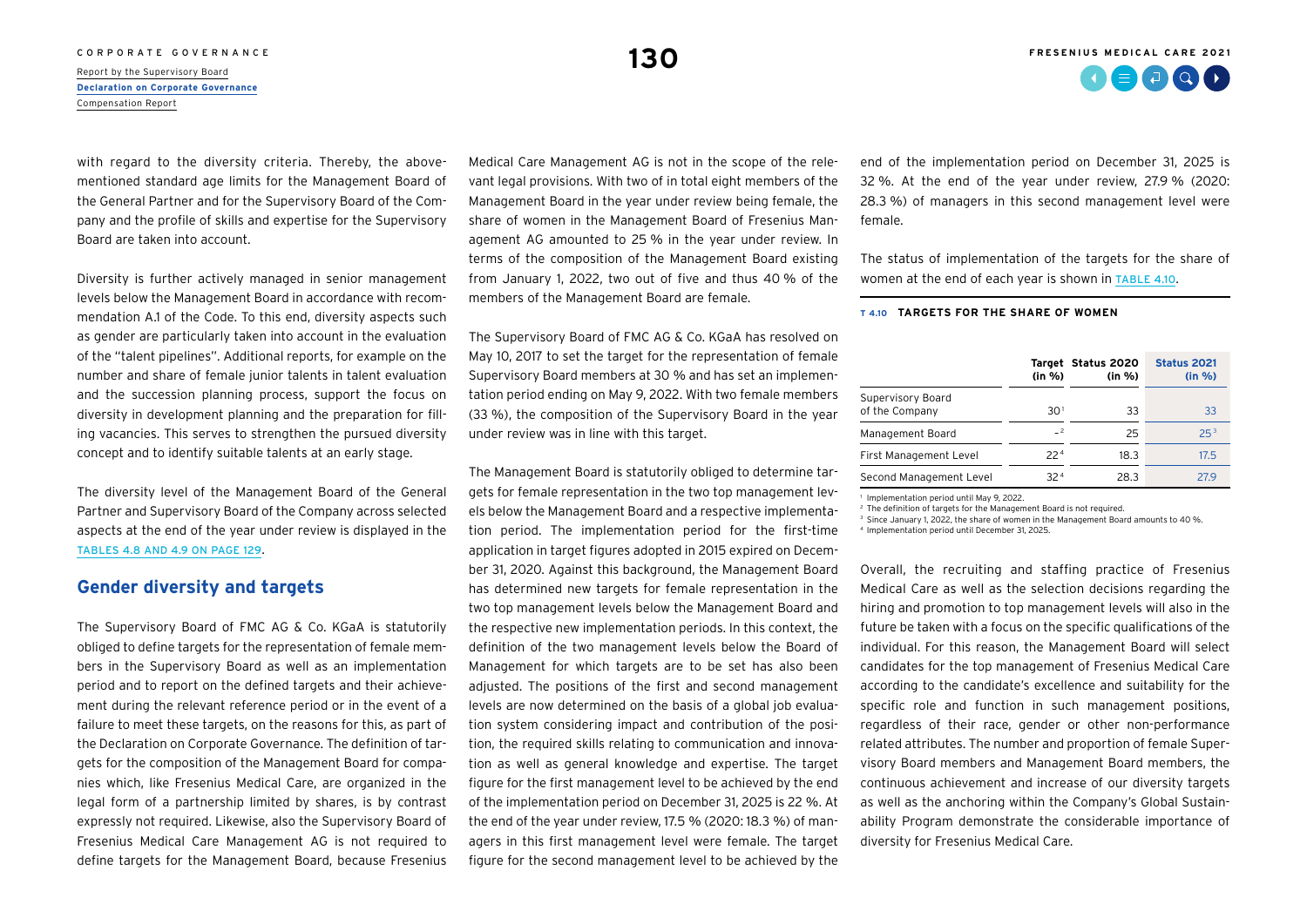**[Declaration on Corporate Governance](#page-1-0)** [Compensation Report](#page--1-0)

# **LONG-TERM SUCCESSION PLANNING**

Together with the Management Board, the Supervisory Board of the General Partner takes care for the long-term succession planning in accordance with recommendation B.2 of the Code. For this purpose, the Chairman of the Supervisory Board of the General Partner liaises with the respective members of the Management Board sufficiently in advance and, as a rule, not later than one year before the end of the respective term of office about their willingness to continue their respective mandate. In addition, the Supervisory Board of the General Partner continuously reviews whether the Management Board continues to be composed in the best possible way. To this end, the Chairman of the Supervisory Board of the General Partner discusses with the Chairman of the Management Board, in particular, what knowledge, experience and professional as well as personal competencies in the Management Board should be represented also with regard to the strategic development of the Company and a possible changing regulatory environment and to what extent the Management Board is already staffed in accordance with these requirements.

If there is need for action regarding the composition of the Management Board, potential internal or external candidates for the corresponding addition to the Management Board are identified. For the identification of suitable external candidates, the Supervisory Board of the General Partner obtains the support of external consultants, where necessary. When evaluating suitable candidates, not only their individual knowledge and experience, but also their personality and its added value to the best possible composition of the Management Board is taken into account. With the composition of the Management Board, a cooperative working environment across all departments and in the interest of the entire Company shall be created that not only allows but rather also promotes constructive criticism.

The Chairman of the Management Board is closely involved in the entire selection process.

The Supervisory Board of the General Partner pays attention to diversity in the composition of the Management Board in accordance with recommendation B.1 of the Code.

The Supervisory Board of the General Partner has satisfied itself that the Management Board continues to be optimally composed also in terms of the new number of its members and with a view to the concentration on the two business segments Care Delivery and Care Enablement envisaged under the future operating model and therefore with regard to the changed allocation of responsibilities.

# **COMPLIANCE AND OTHER DISCLOSURES ON CORPORATE GOVERNANCE PRACTICES**

Global business activities mean having global responsibility. As the global market leader in providing dialysis services and products, Fresenius Medical Care is aware of its responsibility. Every day, Fresenius Medical Care strives to improve the lives of its patients world-wide with high-quality products and services.

Highest medical standards form Fresenius Medical Care's benchmark for quality. The Company is committed to conducting its business activities in compliance with all relevant legal standards as well as internal and external provisions and requirements. The patients, customers, payors, investors and regulators of Fresenius Medical Care as well as all other stakeholders rightly expect Fresenius Medical Care's business to be conducted based on responsible management, as well as integrity, sound corporate governance and adherence to compliance principles to be the basis of entrepreneurial activities.

## **Fresenius Medical Care's Code of Ethics and Business Conduct**

Fresenius Medical Care's Code of Ethics and Business Conduct is the basis for everything Fresenius Medical Care and its employees do, whether in their dealings with patients, colleagues and suppliers or with a view to communities in general. The Code of Ethics and Business Conduct defines corporate governance practices beyond the legal requirements. It covers non-financial topics material to Fresenius Medical Care such as patient care, quality and innovation, anti-corruption, worker protection, environment, health and safety, as well as non-discrimination. The Code of Ethics and Business Conduct together with the underlying global values also includes Fresenius Medical Care's commitment to respecting human rights. The Code of Ethics and Business Conduct applies to every function and division worldwide, to every employee of Fresenius Medical Care, and to the Company's direct and indirect majority-owned or controlled affiliates anywhere in the world. Employees must adhere to the principles in the Code of Ethics and Business Conduct. The Code of Ethics and Business Conduct is publicly available on the Company's website at [www.freseniusmedicalcare.com](https://www.freseniusmedicalcare.com/) in the "About us" section in the sub-section "Compliance".

### **Ensuring compliance**

Compliance with rules is essential for the long-term success of Fresenius Medical Care, determines the corporate culture and is an integral part of day-to-day work. Specialized functions at a global, regional and local level have the responsibility to implement and communicate these principles and global values within the organization. Code of Ethics and Business Conduct training programs increase awareness and an understanding of the applicable rules and help employees comply with these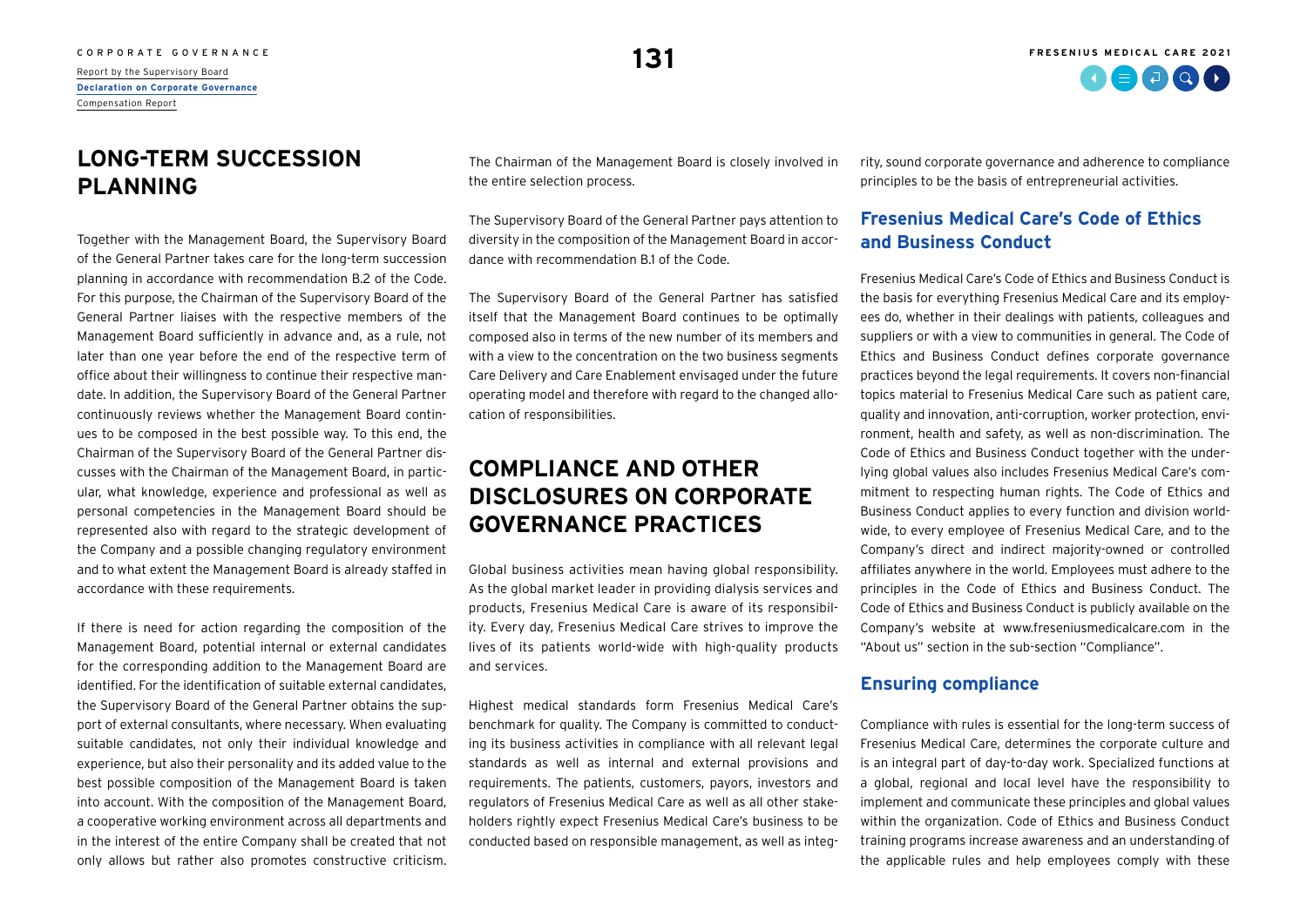C O R P O R A T E G O V E R N A N C E **132**<br>[Report by the Supervisory Board](#page--1-0) **132 [Declaration on Corporate Governance](#page-1-0)** [Compensation Report](#page--1-0)

rules. These trainings are held regularly and are mandatory for all relevant employees. There are processes in place to enable employees to take part in the courses.

Fresenius Medical Care fosters an open working atmosphere and encourages its employees to question everything that does not seem to comply with the rules and to report any indications of possible violations to their superiors or the Compliance, Legal or Human Resources departments. In addition, both Fresenius Medical Care employees and – in accordance with the corresponding suggestion in A.2 of the Code – external parties can anonymously (to the extent permitted by law) report suspected unethical or inappropriate business practices of employees via a hotline – the Compliance Action Line – and via appropriate e-mail addresses. In accordance with Fresenius Medical Care's policy, there must be no negative consequences for whistleblowers if they have made such report in good faith.

The company has made and continues to make further significant investments in its compliance and financial controls and in its compliance, legal and financial organizations. Fresenius Medical Care is fully committed to compliance with applicable anti-bribery laws. Further information regarding the investigations in connection with the U.S. Foreign Corrupt Practices Act (FCPA) and regarding the settlements reached with the U.S. Securities and Exchange Commission (SEC) and the U.S. Department of Justice (DoJ) in 2019 can be found on [PAGE 71](#page--1-0).

Further information on the compliance management system can be found in the "Compliance" section of the Non-Financial Group Report starting on [PAGE 100](#page--1-0).

# **RISK AND OPPORTUNITY MANAGEMENT**

At Fresenius Medical Care, an integrated management system is in place to ensure that risks and opportunities are already identified at an early stage, optimizing the risk profile and minimizing the costs potentially related to the occurrence of risks through timely intervention. Fresenius Medical Care's risk management is therefore an important component of the corporate management of Fresenius Medical Care. The adequateness and effectiveness of the internal control systems of Fresenius Medical Care for the financial reporting are reviewed on a regular basis by the Management Board and the auditor.

Further information about the risk and opportunity management system can be found in the "Risks and opportunities report" of the Management Report starting on [PAGE 62](#page--1-0).

# **GERMAN CORPORATE GOVERNANCE CODE AND DECLARATION OF COMPLIANCE**

The objective of the German Corporate Governance Code is to make the dual German corporate governance system transparent and understandable. The Code includes principles, recommendations and suggestions governing the management and monitoring of German listed companies that are accepted nationally and internationally as standards of good and responsible governance. It aims to promote confidence in the management and supervision of German listed companies by investors, customers, employees and the general public.

The Management Board of Fresenius Medical Care Management AG and the Supervisory Board of FMC AG & Co. KGaA as

well as the Supervisory Board of Fresenius Medical Care Management AG endorse the standards set forth in the German Corporate Governance Code. The vast majority of the recommendations and suggestions in the Code have been an integral and active part of Fresenius Medical Care's day-to-day operations since the founding of the company.

The current, annually to be issued Declaration of Compliance according to section 161 of the German Stock Corporation Act issued by the Management Board of Fresenius Medical Care Management AG and the Supervisory Board of FMC AG & Co. KGaA as of December 2021 as well as the update to this Declaration of Compliance resolved by the Management Board and the Supervisory Board in January 2022 are reported hereinafter. They and previous Declarations of Compliance and other extensive information on corporate governance are permanently made publicly available on the Company's website at [www.freseniusmedicalcare.com i](https://www.freseniusmedicalcare.com/)n the "Investors" section.

**Declaration by the Management Board of the general partner of Fresenius Medical Care AG & Co. KGaA, Fresenius Medical Care Management AG, and by the Supervisory Board of Fresenius Medical Care AG & Co. KGaA on the German Corporate Governance Code pursuant to Section 161 German Stock Corporation Act (Aktiengesetz)**

The Management Board of Fresenius Medical Care Management AG (hereafter: the Management Board), as the general partner of Fresenius Medical Care AG & Co. KGaA, and the Supervisory Board of Fresenius Medical Care AG & Co. KGaA declare that since issuance of the declaration of compliance in December 2020 and, respectively, the update of the declara-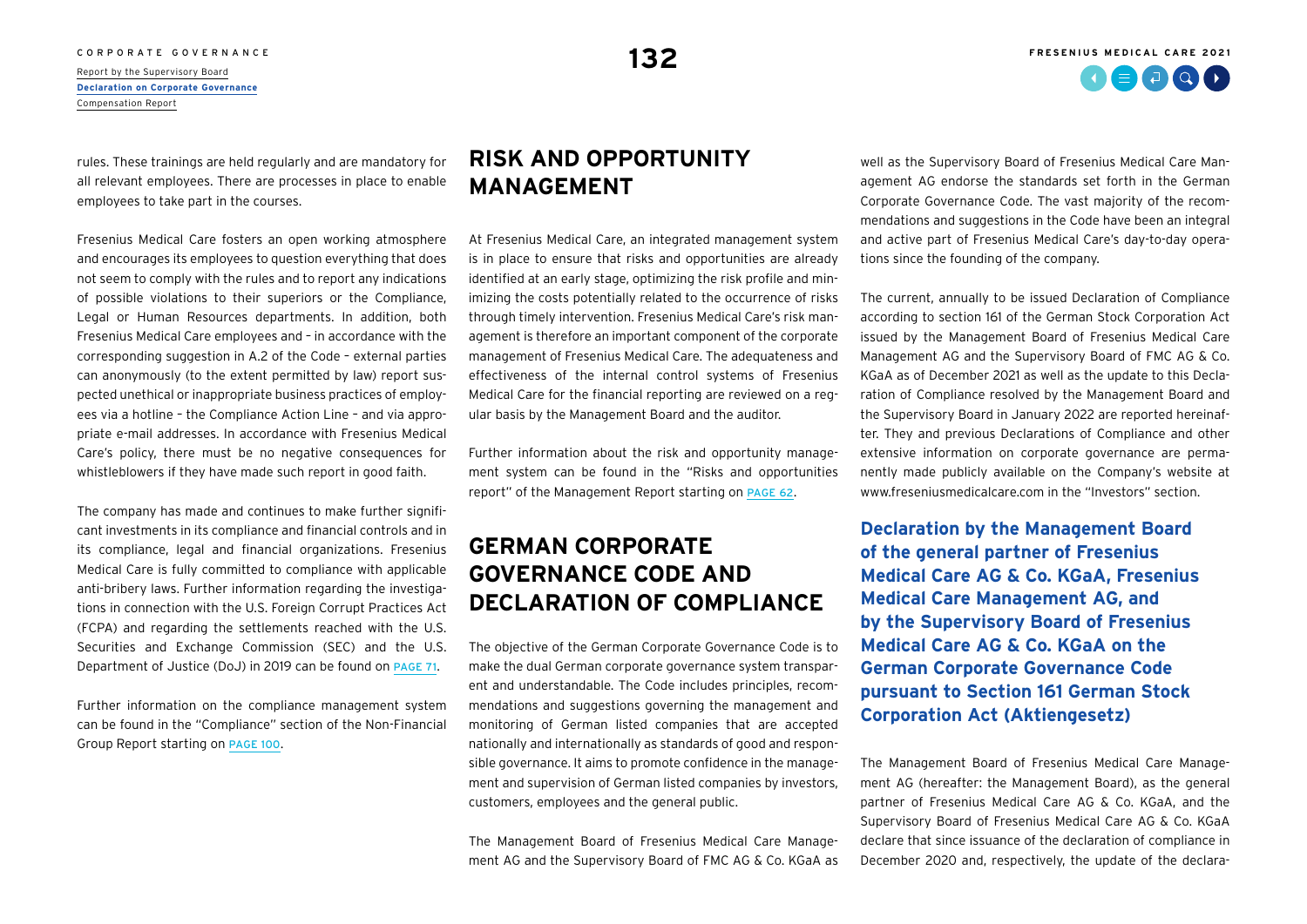# C O R P O R A T E G O V E R N A N C E **133** A [Report by the Supervisory Board](#page--1-0) **133**

**[Declaration on Corporate Governance](#page-1-0)** [Compensation Report](#page--1-0)

tion of compliance in February 2021 the recommendations of the "German Corporate Governance Code Government Commission" published by the Federal Ministry of Justice and Consumer Protection in the official section of the Federal Gazette in the version of December 16, 2019 (hereafter: the Code) have been complied with and will be complied with in the future. Only the following recommendations of the Code have not been complied with or will not be complied with to the extent described below:

## Code recommendation C10<sup>.</sup> Independence of the Chairman of the Supervisory Board

Pursuant to the Code recommendation C.10, the Chairman of the Supervisory Board shall be independent of the Company and the Management Board.

As a precautionary measure, a deviation from this recommendation was and is declared with regard to the term of office of the Chairman of the Supervisory Board, Dr. Dieter Schenk, on the Supervisory Board of the Company. Whether Dr. Schenk in view of his term of office on the Supervisory Board of the Company of more than 12 years is to be regarded as independent of the Company and the Management Board within the meaning of the Code did not need to be considered, because the number of those Supervisory Board members who have been members of the Supervisory Board for no more than 12 years and are otherwise to be qualified as independent already complies with the Code recommendation C.7, pursuant to which more than half of the shareholder representatives shall be independent of the Company and the Management Board.

In all other respects, the Code recommendation C.10 has been and will be complied with. The Chairman of the Audit Committee has been and is independent within the meaning of this recommendation.

## Code recommendation G.8: No subsequent changes to the target values or comparison parameters

Pursuant to the Code recommendation G.8, subsequent changes to the target values or comparison parameters of the variable compensation of the members of the Management Board shall be excluded. This recommendation was deviated from in the manner described below.

For the 2020 fiscal year, an impairment of goodwill and tradenames in the Latin America segment has materialized with an impact of almost €195 M as a consequence of the macro-economic downturn and increasing risk adjustment rates for several countries in Latin America. In particular to ensure the comparability of the underlying financial figures of the performance targets with the Company's operating performance and to adequately recognize the actual performance of the members of the Management Board, the Supervisory Board of the general partner – in accordance with the Code recommendation G.11, pursuant to which the Supervisory Board shall have the possibility to account for extraordinary developments to an appropriate extent – has decided to exclude the impairment in the Latin America segment in question, which solely relates to the carrying amounts, when determining the relevant target achievement.

#### Bad Homburg v.d. Höhe, December 2021

Management Board of the general partner of Fresenius Medical Care AG & Co. KGaA, Fresenius Medical Care Management AG, and Supervisory Board of Fresenius Medical Care AG & Co. KGaA **Update of the Declaration by the Management Board of the general partner of Fresenius Medical Care AG & Co. KGaA, Fresenius Medical Care Management AG, and by the Supervisory Board of Fresenius Medical Care AG & Co. KGaA on the German Corporate Governance Code pursuant to Section 161 German Stock Corporation Act (Aktiengesetz) dated December 2021**

The Management Board of Fresenius Medical Care Management AG (hereafter: the Management Board), as the general partner of Fresenius Medical Care AG & Co. KGaA (hereafter: the Company), and the Supervisory Board of the Company last issued a declaration of compliance on the recommendations of the German Corporate Governance Code (hereafter: the Code) pursuant to section 161 of the German Stock Corporation Act in December 2021. This declaration is updated as follows:

#### Code recommendation G12:

Continuation of agreed due dates and holding periods for variable compensation components in the event of termination of the Management Board service agreement

Pursuant to the Code recommendation G.12, if a Management Board member's service agreement is terminated, the disbursement of any remaining variable remuneration components attributable to the period up until termination of the service agreement shall be based on the originally agreed targets and comparison parameters, and on the due dates or holding periods stipulated in the service agreement. A deviation from this recommendation is declared.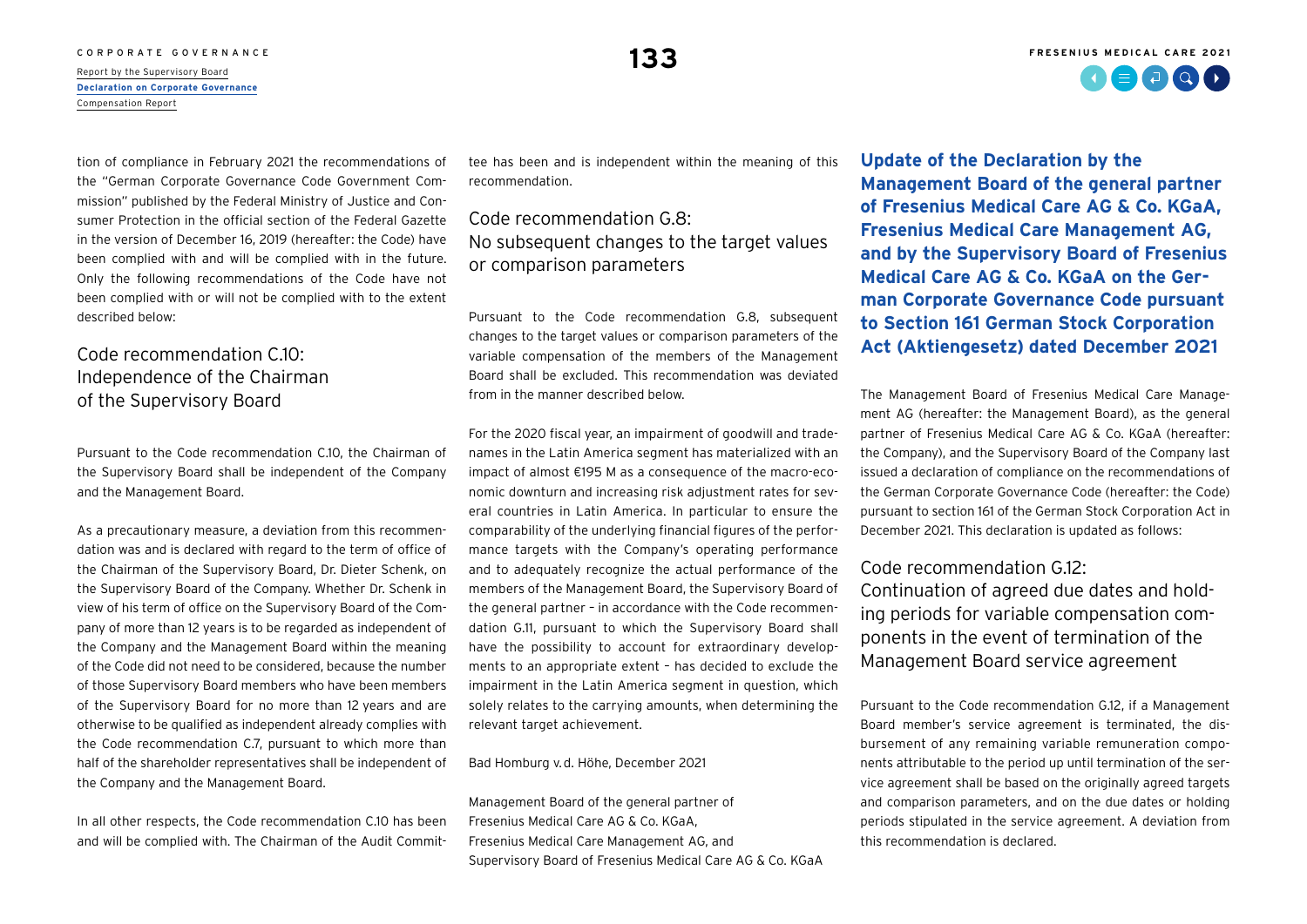# C O R P O R A T E G O V E R N A N C E **1344 September 1344 September 1344**<br>[Report by the Supervisory Board](#page--1-0) **1344 September 2006**

**[Declaration on Corporate Governance](#page-1-0)** [Compensation Report](#page--1-0)

As announced in December 2021, the transformation program "FME25" also leads to changes in the composition of the Management Board. The Supervisory Board of the general partner has agreed with Mr. Harry de Wit, who has resigned from the Management Board in the course of the implementation of the "FME25" program, that in deviation of the applicable plan terms the performance shares awarded to him under the longterm variable compensation in fiscal year 2021 will vest if any service relationship between Mr. de Wit and Fresenius Medical Care has definitively ended at December 31, 2023, Mr. de Wit has not been dismissed and has not and will not engage in any other service or employment relationship. Under these conditions, Mr. de Wit will in deviation of the applicable plan terms also not be required to invest the corresponding proceeds from the performance shares in shares of the Company. This agreement serves to avoid the forfeiture of the performance shares awarded to Mr. de Wit in 2021 and is in the opinion of the Supervisory Board appropriate in order to avoid undue hardship in the course of the implementation of FME25. The vesting dates and holding periods for all other variable compensation components of Mr. de Wit remain unaffected by the early termination of his Management Board service agreement in line with the Code recommendation G.12.

In all other respects, the declaration of compliance of December 2021 remains unaffected.

Bad Homburg v.d. Höhe, January 2022

Management Board of the general partner of Fresenius Medical Care AG & Co. KGaA, Fresenius Medical Care Management AG, and Supervisory Board of Fresenius Medical Care AG & Co. KGaA

# **FURTHER DETAILS ON CORPORATE GOVERNANCE**

#### **Shareholders**

The shareholders of the Company exercise their rights and voting powers in the General Meeting. The share capital of FMC AG & Co. KGaA is divided exclusively into ordinary shares. Each share of FMC AG & Co. KGaA entitles the holder to one vote at the General Meeting. Shares with multiple or preference voting rights do not exist. As a matter of principle, the General Partner (as far as it would be a shareholder in the Company, which was not the case in the year under review) respectively its sole shareholder, Fresenius SE & Co. KGaA, can exercise at the General Meeting the voting rights connected with the shares they hold in FMC AG & Co. KGaA. However, the General Partner and its sole shareholder are subject to various rules preventing them by law from voting on certain resolutions. These include, among others, the election of the Supervisory Board, the formal approval of the actions of the General Partner and the members of the Supervisory Board of FMC AG & Co. KGaA, as well as the election of the auditor of the annual financial statements. This is to guarantee that the other shareholders in the partnership limited by shares (KGaA) can solely decide on these matters concerning the control of the management.

## **General Meeting**

Shareholders can exercise their voting rights at the General Meeting either themselves or by proxy via a representative of their choice or by a Company-nominated proxy acting on their instructions. Proxy voting instructions to a Company nominee can be issued before and during the General Meeting at least until the end of the general debate.

In accordance with suggestion A.4 of the Code, the Chairman is guided by the principle that an Annual General Meeting should be concluded after four to six hours at the latest. The speech by the Chairman of the Management Board is generally made publicly available on the Company's website one week before the General Meeting.

The 2021 Annual General Meeting of FMC AG & Co. KGaA took place at the Company's offices in Bad Homburg v.d. Höhe (Germany) on May 20, 2021 and, against the background of the COVID-19 pandemic, was held as a virtual General Meeting without the physical presence of shareholders or their proxies. Approximately 81.5 % of the share capital was represented at the General Meeting. In addition to the legal requirements, shareholders were given the opportunity to submit statements in the form of video messages for publication prior to the General Meeting. At the General Meeting, resolutions were passed on the following topics:

- › approval of the annual financial statements for fiscal year 2020,
- › allocation of distributable profit,
- › approval of the actions of the General Partner for fiscal year 2020,
- $\rightarrow$  approval of the actions of the Supervisory Board for fiscal year 2020,
- › election of the auditor and group auditor for fiscal year 2021 as well as the auditor for the potential review of the half year financial report for fiscal year 2021 and other interim financial information,
- › elections to the Supervisory Board and to the Joint Committee,
- › authorization to purchase and use treasury shares pursuant to section 71 paragraph 1 no. 8 AktG and on the exclusion of subscription rights.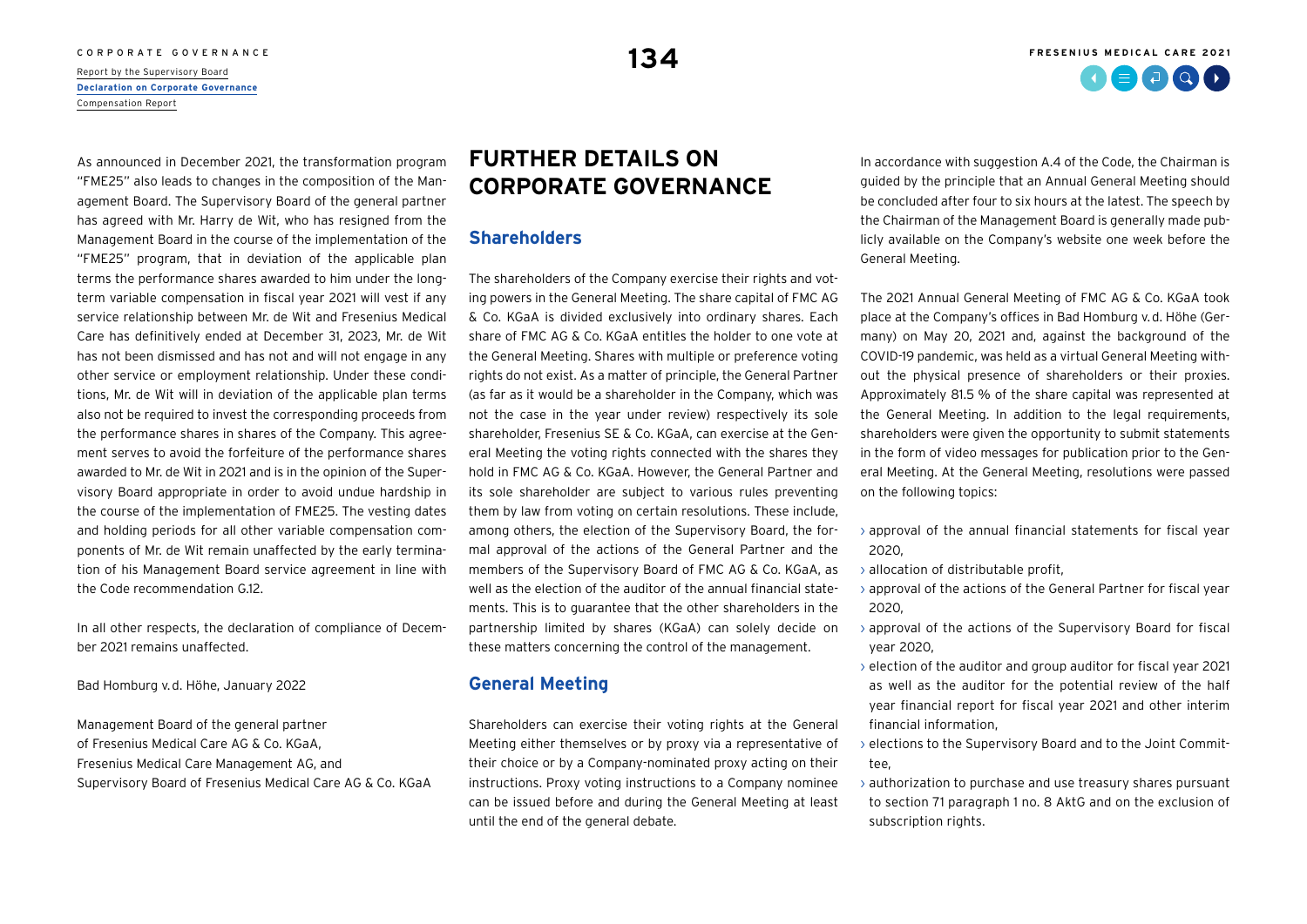## [CORPORATE GOVERNANCE](#page--1-0) **FRESENIUS MEDICAL CARE 2021**  $\Omega \oplus \Omega$   $\Omega$

# C O R P O R A T E G O V E R N A N C E **135**<br>[Report by the Supervisory Board](#page--1-0) **135**

**[Declaration on Corporate Governance](#page-1-0)** [Compensation Report](#page--1-0)

All documents and information on the Annual General Meeting are available on the Company's website at [www.freseniusmedicalcare.com i](https://www.freseniusmedicalcare.com)n the "Investors" section.

## **Legal relationships with members of the Company's corporate bodies**

When making decisions and in connection with the tasks and activities performed by them, the members of the Management Board of the General Partner and of the Supervisory Board of FMC AG & Co. KGaA, as well as the Supervisory Board of Fresenius Medical Care Management AG, do not pursue personal interests or give unjustified advantages to other people. Any business dealings with the Company by members of the corporate bodies are to be disclosed to the Chairman of the Supervisory Board without undue delay and are subject to the Supervisory Board's approval, if necessary. The Supervisory Board reports to the General Meeting on possible conflicts of interests of its members and on the treatment of such conflicts. In the year under review, there were no conflicts of interest of board members that would have been required to be disclosed to the Chairman of the Supervisory Board and of which the Supervisory Board would inform the General Meeting.

Mr. Rice Powell, the Chairman of Fresenius Medical Care Management AG's Management Board, is, with the approval of Fresenius Medical Care Management AG's Supervisory Board, at the same time a member of the management board of Fresenius Management SE, the general partner of Fresenius SE & Co. KGaA.

The member of the Supervisory Board of FMC AG & Co. KGaA Dr. Dieter Schenk (Chairman) is also a member and the Vice Chairman of the Supervisory Board of Fresenius Medical Care Management AG and of the Supervisory Board of Fresenius Management SE.

Dr. Dieter Schenk further continues to be the Chairman of the foundation board of the Else Kröner-Fresenius-Stiftung, which is the sole shareholder of Fresenius Management SE as well as a limited shareholder of Fresenius SE & Co. KGaA, and, in addition, continues to be a member and the Chairman of the economic board of the Else Kröner-Fresenius-Stiftung, which tasks include the administration of the Else Kröner-Fresenius-Stiftung's participation in Fresenius SE & Co. KGaA and the exercise of the voting rights attached thereto.

The members of the Supervisory Board of FMC AG & Co. KGaA Mr. Rolf A. Classon and Mr. Gregory Sorensen, MD, as well as Ms. Pascale Witz are also members of the Supervisory Board of Fresenius Medical Care Management AG.

During the year under review, there were no consulting or other service relationships between members of the Supervisory Board and the Company.

## **Managers' transactions**

According to Article 19 of the Regulation (EU) No 596/ 2014 (Market Abuse Regulation), the members of the Management Board and the Supervisory Board as well as other persons discharging managerial responsibilities and all persons who are closely associated with the aforementioned persons shall notify the issuer (i.e., the Company) of any subsequent transaction with shares in the Company and additional related financial instruments conducted on their own account once a total amount of EUR 20,000 has been reached within a calendar year. The Company is required to publish the respective information.

The managers' transactions undertaken in the year under review are, inter alia, published on the Company's website at [www.freseniusmedicalcare.com](https://www.freseniusmedicalcare.com/) in the "Investors" section.

#### **Transparency of reporting**

Fresenius Medical Care meets all applicable transparency and external reporting requirements imposed by chapter F of the Code. Fresenius Medical Care attaches special importance to informing its shareholders simultaneously and uniformly about the company in its regular financial reporting events. Ad hoc releases and the website of Fresenius Medical Care play an essential role in these efforts. They provide investors and other interested persons equally with direct and timely access to the information Fresenius Medical Care releases.

## **Financial accounting and audit, stock exchange listing**

Fresenius Medical Care prepares consolidated financial statements and a group management report as well as interim consolidated quarterly reports in accordance with the "International Financial Reporting Standards" (IFRS) as to be applied in the European Union as well as in accordance with the provisions of the German Commercial Code (Handelsgesetzbuch - HGB). The financial reporting is based on these statements. The consolidated financial statements are published within the first 90 days of the end of each fiscal year, and the consolidated quarterly reports within the first 45 days of the end of each quarter in accordance with recommendation F.2 of the Code. The dates for the publication of the financial results can be found in the financial calendar published on the Company's website at [www.freseniusmedicalcare.com](https://www.freseniusmedicalcare.com) in the "Investors" section.

The annual financial statements and the management report of FMC AG & Co. KGaA are prepared in accordance with the legal requirements of the German Commercial Code. The annual financial statements are decisive for the allocation of the annual profit. In addition, an Annual Report of Fresenius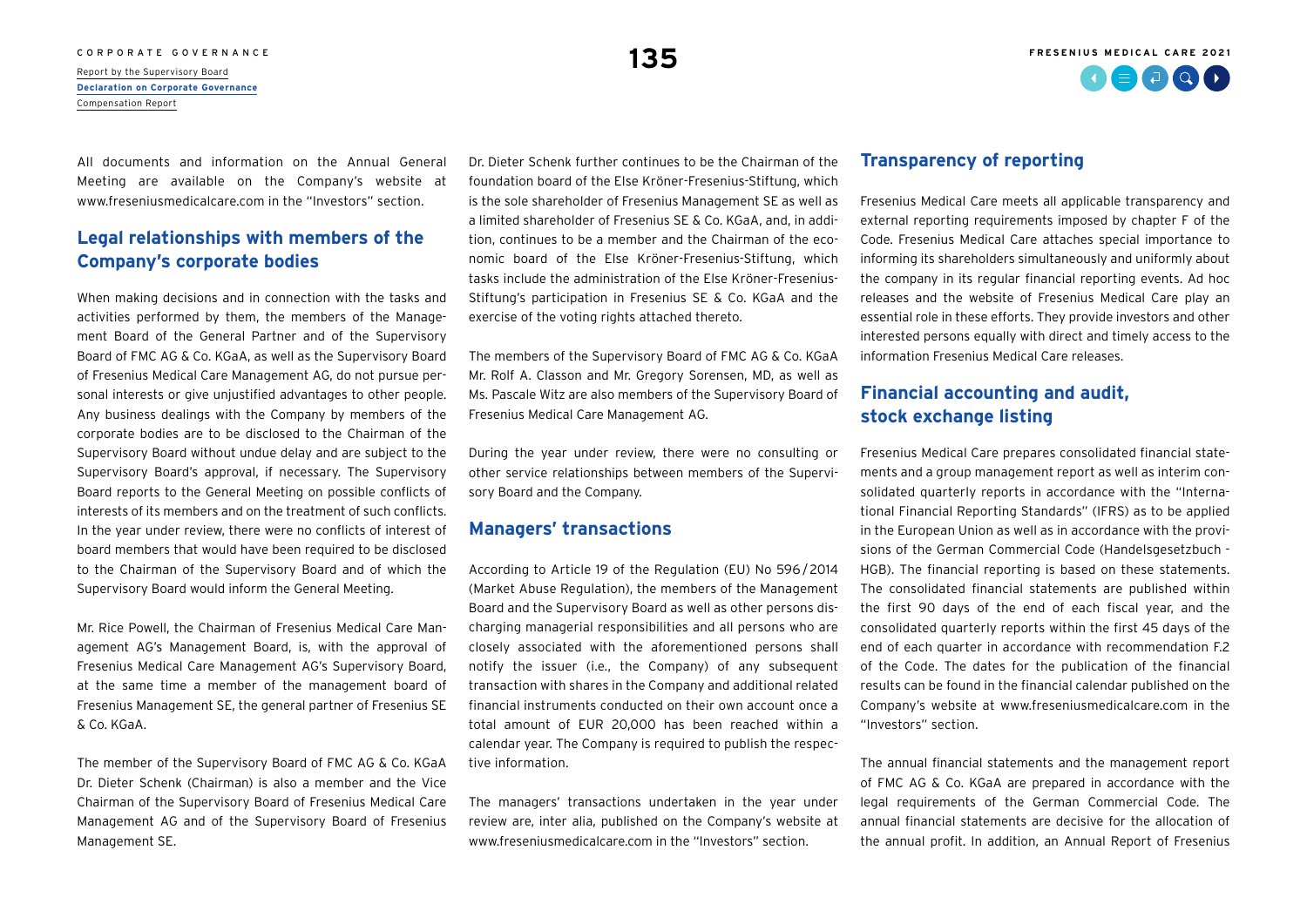# C O R P O R A T E G O V E R N A N C E **136** C O R P O R A T E SUPERVISORY BOARD **136** C PROOF A [Report by the Supervisory Board](#page--1-0) **136**

**[Declaration on Corporate Governance](#page-1-0)** [Compensation Report](#page--1-0)

Medical Care, which includes the consolidated financial statements and the group management report in accordance with IFRS and the German Commercial Code, is published each year. Since 2020, PricewaterhouseCoopers GmbH Wirtschaftsprüfungsgesellschaft has been the auditor.

Fresenius Medical Care's shares are listed on the stock exchange in the U.S. (in the form of so-called American Depositary Receipts) and in Germany. Fresenius Medical Care is therefore subject to a number of regulations and recommendations regarding the management, administration and monitoring of the Company. In addition to mandatory requirements under stock corporation and commercial law, Fresenius Medical Care complies with the regulations of Deutsche Börse and adheres to most of the recommendations of the German Corporate Governance Code. Further, being a non-U.S. company (a so-called "foreign private issuer") Fresenius Medical Care is subject to the regulations connected to Fresenius Medical Care's listing in the U.S. In particular, filing of an annual report on Form 20-F in accordance with the regulations of the U.S. Securities and Exchange Commission (SEC) and the associated observance of the provisions of the Sarbanes-Oxley Act (SOX) as well as certain provisions of the Corporate Governance Rules of the New York Stock Exchange is required. The Sarbanes-Oxley Act includes provisions governing companies and their auditors and is aimed at improving financial reporting, ensuring auditor independence and implementing other matters. The extension of regulations for financial reporting and internal control systems is intended to increase the trust of investors and other parties interested in the companies. Fresenius Medical Care fully complies with the current requirements applicable to the company.

# **COMPENSATION OF THE MEMBERS OF THE MANAGEMENT BOARD AND SUPERVISORY BOARD**

The Compensation Report for the year under review and the auditor's report pursuant to section 162 of the German Stock Corporation Act, the applicable compensation system pursuant to section 87a paragraph 1 and paragraph 2 sentence 1 of the German Stock Corporation Act for the members of the Management Board of the General Partner as approved by the Company's General Meeting as well as the latest resolution of the Company's General Meeting on the remuneration of the members of the Supervisory Board of the Company pursuant to section 113 paragraph 3 of the German Stock Corporation Act are made publicly available on the following Company's websites:

[www.freseniusmedicalcare.com/en/about-us/](https://www.freseniusmedicalcare.com/en/about-us/management-board/compensation) management-board/compensation

[www.freseniusmedicalcare.com/en/about-us/](http://www.freseniusmedicalcare.com/en/about-us/supervisory-board/remuneration) supervisory-board/remuneration

The 2022 Annual General Meeting of the Company will in accordance with the legal provisions resolve upon the approval of the compensation report for the year under review.